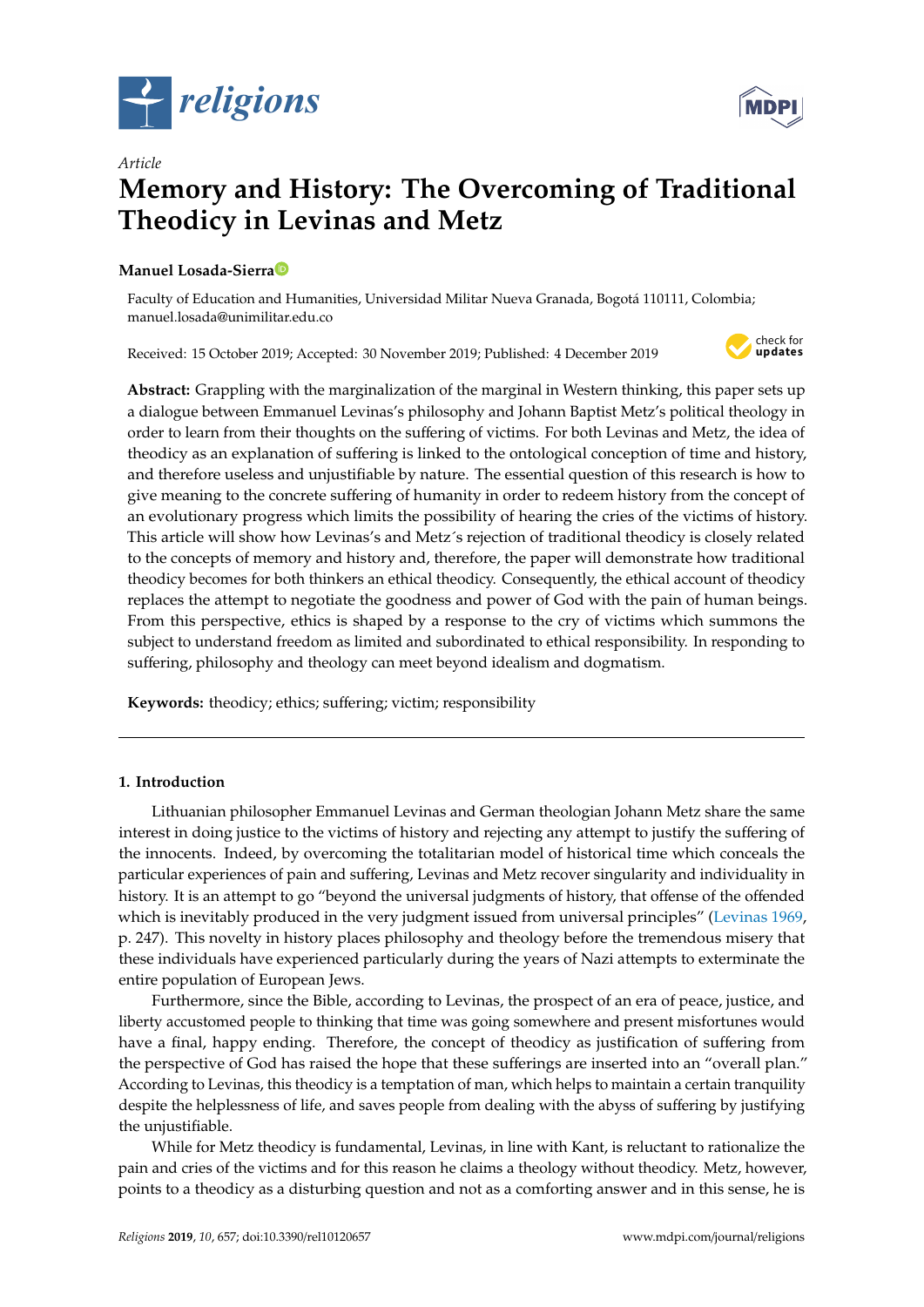responding to Levinas's preoccupation with the untold pain. Furthermore, for Metz, theodicy is critical to political theologizing, but it is understood as an open question that can never be fully responded to. Traditional theodicies attempt to defend God's goodness and omnipotence in relation to human suffering, whereas Metz understands theodicy as a troubling questioning unto God for suffering in the world. For Metz, this questioning discourse is the cry for the salvation of others, of those who suffer unjustly, of the victims and vanquished in our history.

Following this line of thinking, this article will show how Levinas´s and Metz´s rejection of traditional theodicy is closely related to the concepts of memory and history and, therefore, the paper will demonstrate how traditional theodicy becomes an ethical theodicy for both thinkers. There is no other work of this scope that brings Levinas and Metz into relation. However, in so doing, I am not trying to make equivalent or homogenize their complex philosophical and theological projects. Rather, I have sought to take advantage of their similar perspective in relation to history in order to explore responsibility for the victims of history and their suffering. In fact, both thinkers agree that the biblical spirit provides essential categories to deal with suffering, death, and justice. Furthermore, they share the same memories: the memories of the Holocaust which shape their views on suffering and death. From this perspective, both thinkers challenge the Western idealism of philosophy and theology by giving voice to the victims of history, acknowledging the concrete reality of suffering and death.

I will develop a critical analysis of the consequences of the concept of theodicy in relation to death and suffering, the myths of consolation in relation to suffering, and finally the concrete response to evil through ethics. Theodicy as an attempt to explain suffering is meaningless, and in Levinas's and Metz´s estimation, a source of immorality. Suffering is linked to evil and therefore useless; it is unjustifiable by nature. However, it is my contention that in Levinas' and Metz´s perspective, suffering, and therefore theodicy, can only find meaning in ethics. Suffering has meaning as a subject taking upon itself the suffering of the other human. The human encounter is opened up by the other's suffering.

This paper has three parts. The first develops a critical analysis of the consequences of Levinas´s concept of theodicy in relation to death and suffering, the myths of consolation in relation to suffering, and finally the concrete response to evil through ethics. I will show how Levinas initially rejects the concepts of memory and theodicy to the extent to which they stem from a temporality linked to ontology and they are therefore ignorant of human suffering. Suffering is linked to evil and therefore useless; it is unjustifiable by nature. However, suffering, and therefore theodicy, can find a meaning in ethics. Suffering has meaning as a subject taking upon itself the suffering of the other human.

The second part advances towards the problematization of Metz's concepts of dangerous memory and theodicy. From this discussion will emerge a subjectivity essentially bound to the other's death and suffering, and therefore a solidary and compassionate subject. From this perspective some confluences will be found in relation to Levinas's ethical theodicy. For Metz, the memory of the suffering of others, the story of the passion of men, is the only macro narrative that continues to be valid. Therefore, this memory does not refer to a memory that helps to assert and strengthen identity, but a memory that questions firm and secure identities. This questioning opens a fissure in subjectivity, compelling a response to the other's claim. In this way the suffering other becomes the authority that cannot be avoided and calls everyone to political compassion.

The third part concludes by pointing differences within an essential concordance between Levinas and Metz on the relationship between memory and theodicy. From this perspective, a fundamental asymmetry in human relationships derives. Asymmetry in Metz acquires the connotation of the authority of suffering, and in Levinas the appearance of the helpless other commands a responsibility.

#### **2. Levinas's Ethical Theodicy**

#### *2.1. Memory and Su*ff*ering*

Memory and the narration of past events, particularly the Exodus and the giving of the Torah on Mount Sinai, are essential elements of present Jewish identity which is celebrated in the quotidian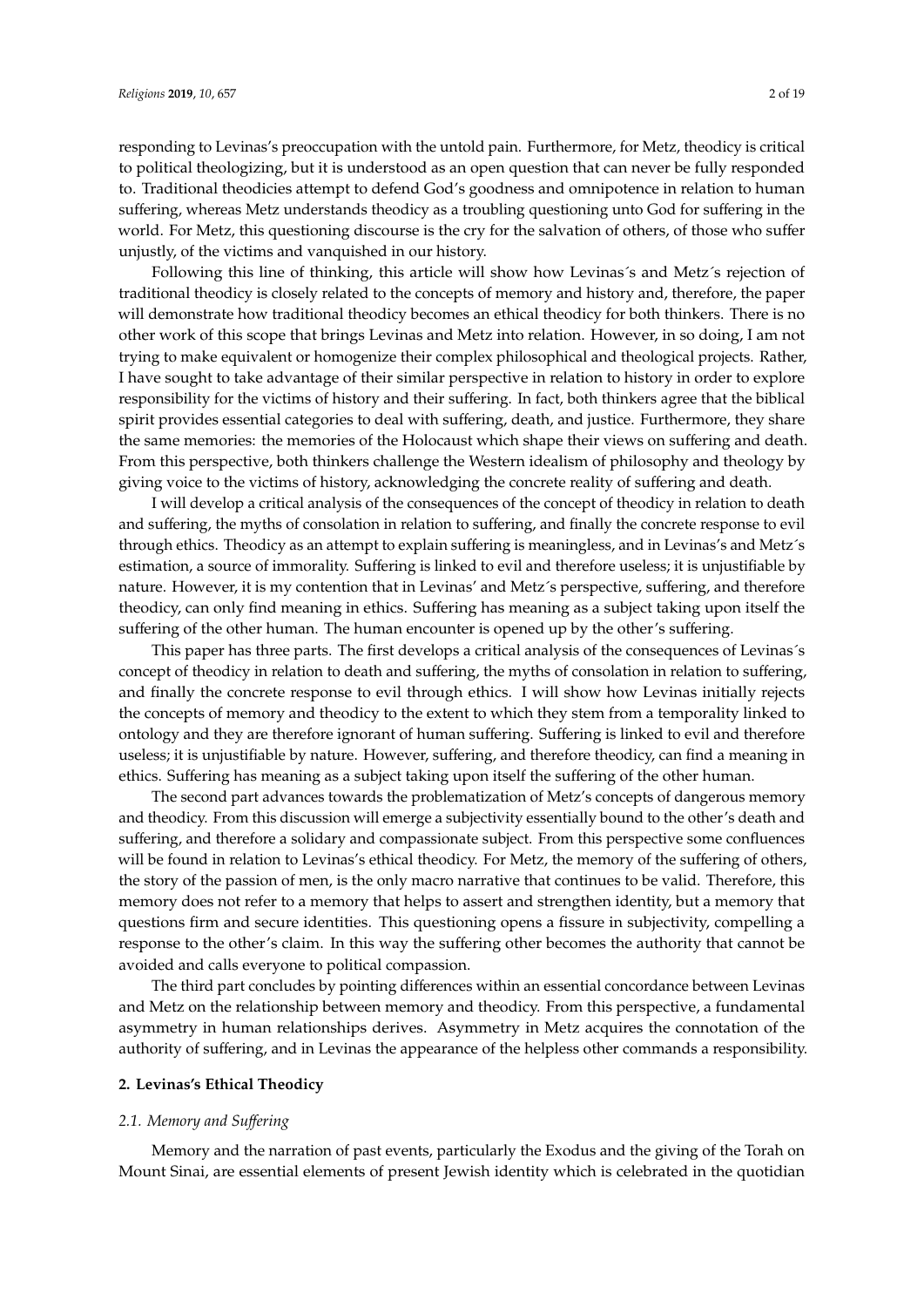liturgy and prayer. Metz has rescued this characteristic of the Jewish psyche for Christian theology by pointing out that this memory is the basic category not only for a detachment of theology from idealistic philosophy but also for a political redemption of the past suffering in history. However, the concept of memory in history is criticized by Levinas, particularly in his 1974 book *Otherwise than Being or Beyond Essence*. In fact, in this work Levinas presents memory as the vehicle of representation through which the past is made present. In this sense, memory is totalitarian and ontological [\(Spargo](#page-18-0) [2006;](#page-18-0) [Ombrosi](#page-17-0) [2011;](#page-17-0) [Poleshcuk](#page-17-1) [2014;](#page-17-1) [Losada-Sierra and Mandalios](#page-17-2) [2015\)](#page-17-2). As Benso remarks, "Memory is an instrument through which the self anchors its present into the past: it appropriates the past which would otherwise remain other—unthinkable because unthought of—and puts an end to its alterity" [\(Benso](#page-16-1) [2003,](#page-16-1) p. 9).

However, is memory always ontological for Levinas? Levinas, in fact, refers to memory in various parts of his work, particularly when referring to the horror of the Holocaust. The same book *Otherwise than Being*, for example, is dedicated "to the memory of those who were closest among the six millions assassinated by the National Socialists, and of the millions on millions of all confessions and all nations, victims of the same hatred of the other man, the same anti-Semitism" [\(Levinas](#page-17-3) [1994b\)](#page-17-3). Furthermore, in *Signature*, Levinas claims that his biography "is dominated by the presentiment and the memory of the Nazi" [\(Levinas](#page-17-4) [1997,](#page-17-4) p. 291). In an interview, when questioned by Bertrand Révillon about the Klaus Barbie trial, Levinas responds that "it is in the register of the dreadful. A horror that can never be repaired or *forgotten*" [\(Levinas](#page-17-5) [2004,](#page-17-5) p. 129). Furthermore, reflecting on his experience of the concentrations camps, Levinas defines it as a "tumour in the *memory*" [\(Levinas](#page-17-6) [1996,](#page-17-6) p. 120). In this vein, "the presentiment of these terrible years, the unforgettable remembering of those years" has been "a fundamental experience of my life and my thought" [\(Levinas](#page-17-7) [2006,](#page-17-7) p. 117). Furthermore, the denial and forgetting of the Holocaust, Levinas complains, is "[t]he final act of this destruction" being accomplished today "by the would-be 'revisionists of history'" [\(Levinas](#page-17-8) [1998a,](#page-17-8) p. 98).

Therefore, Levinas criticizes the concept of memory in the same way as he criticizes history and at the same time voices the worry about the possibility of forgetting the suffering of the victims due to the "virile" account of history. In Levinas's estimation "the past of the other concern me," but "it is not a representation for me" [\(Levinas](#page-17-8) [1998a,](#page-17-8) p. 115). Therefore, there would be a different way from that of the Platonic reminiscence to approach the past. This means that the past of the other is not an essence represented by consciousness, but it has its "own signification." This signification, in Levinas's estimation, can only be unveiled by the witness, by the other who suffers, as he says: "other shore the Other absolutely other . . . is alone capable of marking, and of connecting with the past" [\(Levinas](#page-16-0) [1969,](#page-16-0) p. 283). As James Hatley affirms "[f]or Levinas, memory of the other ultimately engages me in a past that could never have been mine" [\(Hatley](#page-16-2) [2005,](#page-16-2) p. 217).

Memory is therefore not an action of the subject's consciousness (representation), but a testimony of the victim. Victims carry their memory. In this sense memory is less the work of representation than a movement provoked by exteriority, by another who is not strictly subject to ideation or to the mournful survivors' perception. In Joseph Rosen's words, "testimony would bear witness to the alterity that is previous to the memory of the self" [\(Rosen](#page-17-9) [2006,](#page-17-9) p. 289). In this way the face would be protected from the objectivations of mnemic or historic representations. This is a memory of the immemorial in the sense that it is my hearing of infinity's call that occurs in the encounter with the vulnerable and suffering face of the other.

Levinas himself is an eyewitness and a victim, he is the other who testifies how it is "difficult to communicate . . . this kind of interrupted despair which was the Hitlerian period in Europe" [\(Robbins](#page-17-10) [and Levinas](#page-17-10) [2001\)](#page-17-10). In communicating his own memory, Levinas is loyal to his affirmation that "[t]he survivor of the "*Hitlerian massacres* . . . *is Other in relation to martyrs*. He is consequently responsible and unable to remain silent. It is impossible to remain silent" [\(Levinas](#page-17-4) [1997,](#page-17-4) p. 132). There is an obligation to speak. As Sandor Goodhart remarks "[t]he truth of testimony is not the truth of representation" [\(Goodhart](#page-16-3) [2005,](#page-16-3) p. 148). That is, the testimony of the victim is the voice of the other denying any attempt to explain or justify such suffering.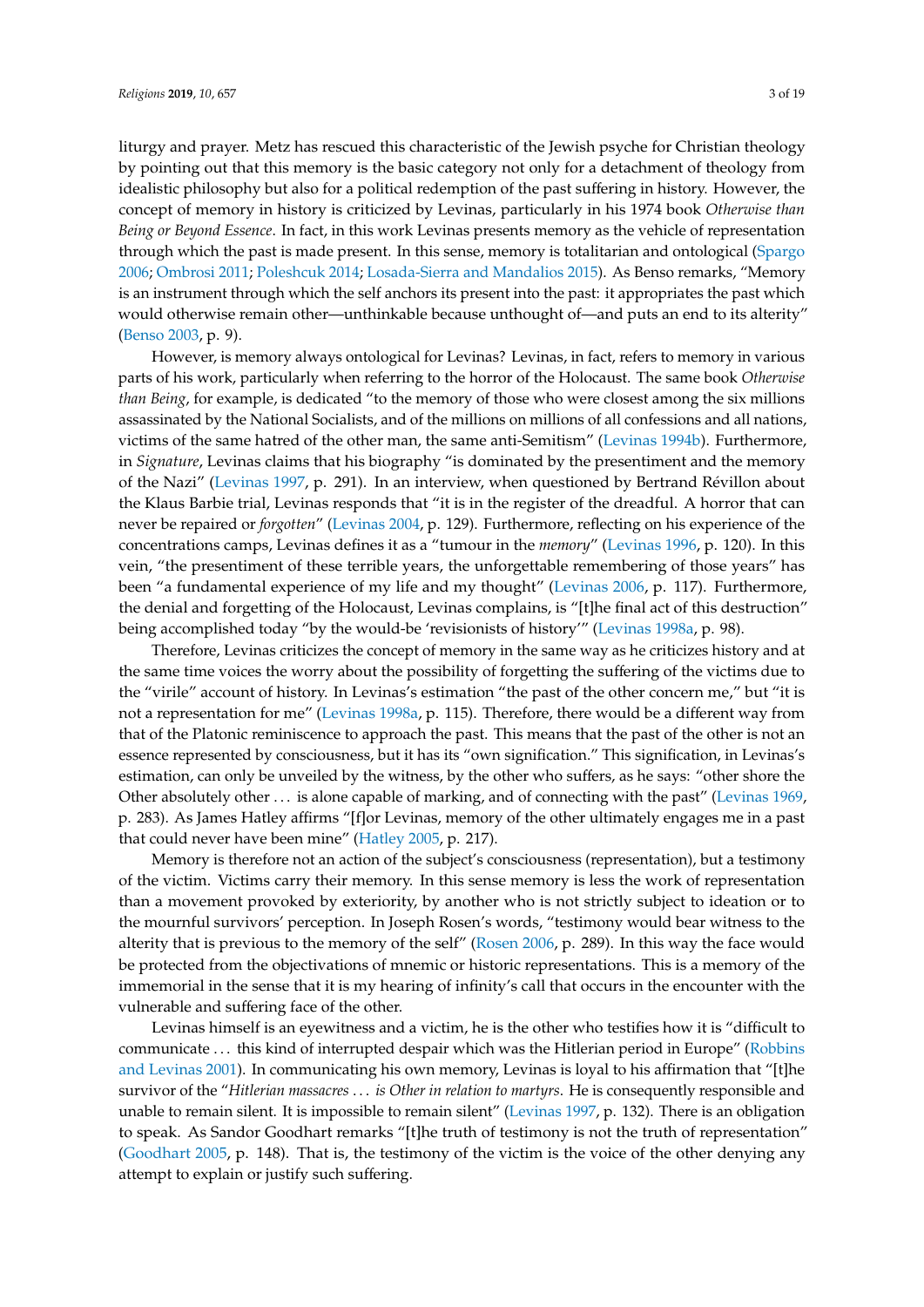From these comments, it is also clear that Levinas rejects any attempt to look for an explanation of suffering [\(Geddes](#page-16-4) [2018\)](#page-16-4). Simply the testimony, the cry of the victims, could wake up sleeping rationality to interrupt the perseverance of being in its being. This interruption of the *conatus essendi* (the effort to persevere in one's being) is possible when consciousness loses its first place and responsibility arises in subjectivity. That is, Levinas is claiming that consciousness plays a secondary role in the plot of history so that consciousness awakens to humanity. In Levinas words, "[t]he humanity of consciousness is definitely not in its powers, but in its responsibility," and the grand event of history is the apparition of the human. Therefore, it is the attention to the other which, across the cruelties of the twentieth century "can be affirmed as the very nexus of human subjectivity" [\(Levinas](#page-17-8) [1998a,](#page-17-8) p. 173). In other words: "[t]o be I and not only an incarnation of a reason is precisely to be capable of seeing the offense of the offended, or the face" [\(Levinas](#page-16-0) [1969,](#page-16-0) p. 247)

The openness of time to hope is also the message of the Talmudic commentary "Beyond Memory," from the Tractate Berakhot 12a–13b. In the Talmudic text, Levinas attempts to challenge the meaning of memory in Jewish life by looking for a new meaning of historical time. Past events continue to play a role in the Jewish psyche, that is, the Exodus cannot be forgotten. However, memory, in spite of the historical events experienced by Israel, particularly in the twentieth century, needs to be open to the new, to hope. In the Gemara, in fact, something new is announced:

Does it not say in Isaiah 43:18, "Remember former things no more, nor consider the things of old?" "Remember former things no more," is [the emancipation] from subservience to the empires; "Nor consider the things of old" is the exodus from Egypt. What is the meaning of [Isaiah 43:19]: "Behold, I will do new things-See, they are already unfolding"? Rav Yosef taught . . . [\(Levinas](#page-17-11) [1994a,](#page-17-11) p. 83).

Levinas wonders "[w]hat are these new things" beyond memory? The answer is given in the text by Rav Joseph: "It is the war of Gog and Magog" [\(Levinas](#page-17-11) [1994a,](#page-17-11) p. 83). This war is described in Ezekiel 38–39 as a final end-times attack on Israel, a total war, the war "[b]eyond any memory" (ibid.). This final war ends up with Gog's defeat by God himself. However, eschatology in Levinas's estimation, is not the end of history, but the opening to the call of infinity in the vulnerability of the face. Openness to the face of the other is evident in the figure of Abraham. Having as a background the discussion between Bar Kapra and Rav Eliezer about the use of the new name Abraham instead of Abram, Levinas interprets the prohibition to use the old name Abram as a message about time. It is a time open, as Abraham's tent, to the arrival of the other, always unpredictable, trusting "new things and even the miracle required for universal peace" [\(Levinas](#page-17-11) [1994a,](#page-17-11) p. 86). It is a time when goodness hopefully rises facing the depths of despair, as Levinas affirms: "The 'I' of men, forced by suffering back into the shackles of the self, breaks forth, in its misery, into mercy" [\(Levinas](#page-17-11) [1994a,](#page-17-11) p. 89).

Therefore, memory as a tentative appropriation of suffering gives way to the memory of the immemorial from which the responsibility for human suffering stems. In fact, memory stemming from consciousness is unable to contain the pain of suffering. On the contrary, in the encounter with the suffering face of the other the subject feels itself subjected to respond instead of trying to comprehend or systematize suffering. In Levinas's view:

The misery that calls out for our pity, our justice, our freedom and our work, is replaced by an ambiguous passion in which grief is transformed into ritual and sacrament, and unfolds like a scenario. It is as if its human meaning were not sufficiently full, as if another mysterious night enveloped the night of human suffering, as if some celestial salvation could triumph without ridding it of visible misery [\(Levinas](#page-17-4) [1997,](#page-17-4) p. 104).

This is why Levinas tries "to think time in the devotion of a theology without theodicy" [\(Levinas](#page-17-8) [1998a,](#page-17-8) p. 177).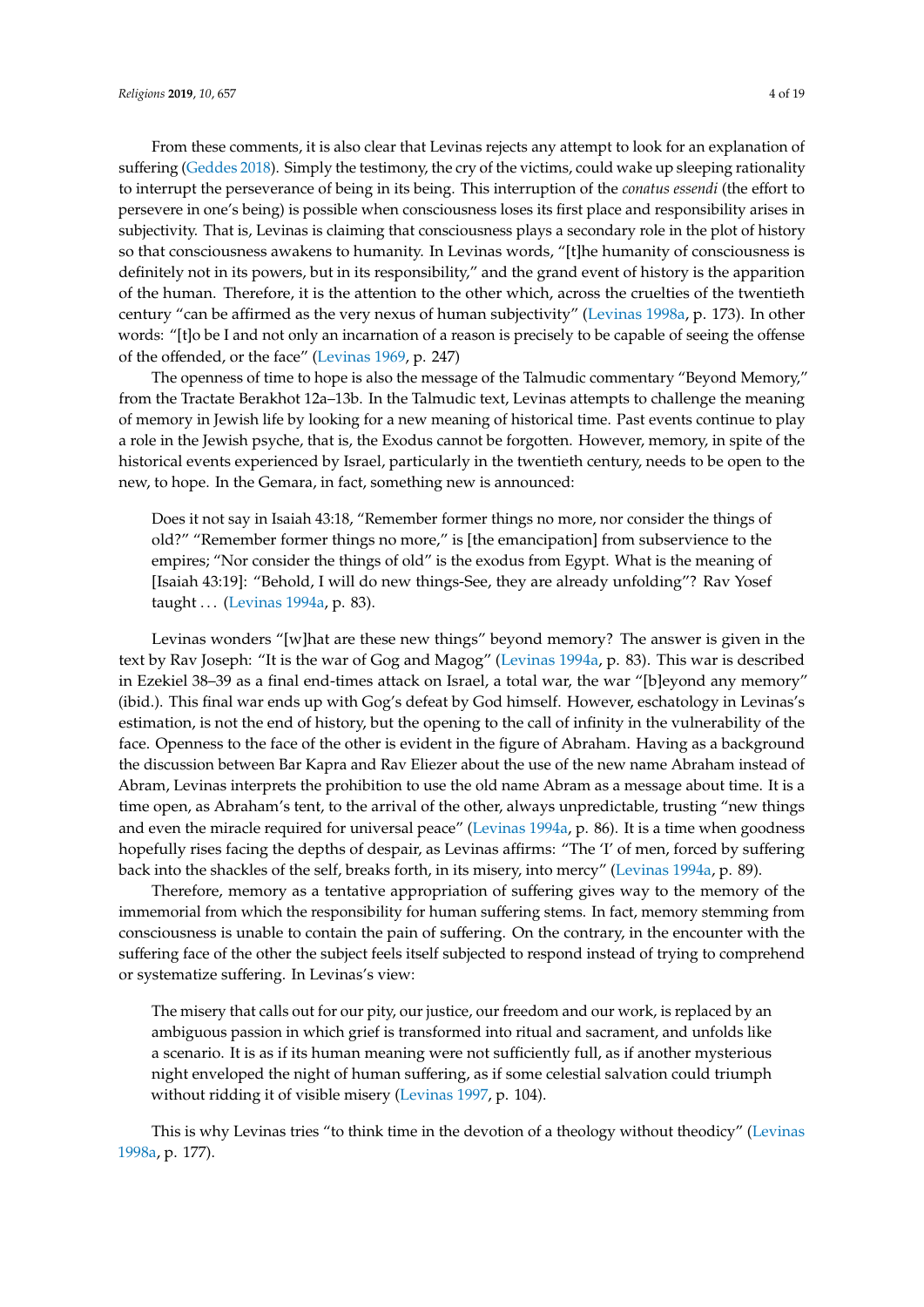### *2.2. The Holocaust and the End of Theodicy*

Richard Bernstein has emphasized the central role that the experiences of evil had for Levinas's philosophizing. For him "Levinas's entire philosophic project can best be understood as an ethical response to evil" [\(Bernstein](#page-16-5) [2002,](#page-16-5) p. 252). Bernstein endeavors to prove that the primary stimulus of Levinas's thought is to be understood as his response to the evil that flared up in the twentieth century. Unlike Bernstein, Fagenblat considers that the "primary stimulus" is the Judaic tradition itself, and therefore "Levinas's philosophical works are midrashically determined from beginning to end" [\(Fagenblat](#page-16-6) [2010,](#page-16-6) p. xxiii). Ethics in Fagenblat's contention is "best understood as a secularized and generalized account of the Jewish covenant of faith" [\(Fagenblat](#page-16-6) [2010,](#page-16-6) p. xxv). Fagenblat however accepts that the Holocaust "touched Levinas personally, vocationally and intellectually" [\(Fagenblat](#page-16-6) [2010,](#page-16-6) p. xiii). Bernstein's thesis is insufficient to explain Levinas's entire philosophical project, toning down for example his encounter with Husserl and Heidegger and also the influence of Russian literature and the Bible. However, it is true that the experience of the Holocaust provides Levinas with an existential and essential stimulus to think about suffering and evil in history. This is why after remembering Levinas's dedication of *Otherwise than Being*, Maurice Blanchot, one of Levinas's closest friends, wondered "how to philosophize, how to write, in memory of Auschwitz, about those who said to us, oftentimes in notes buried near the crematoria: 'know what has happened, do not forget, and at the same time, you will not be able to'," and he adds "this is the thought that traverses, that bears, the whole of Levinas's philosophy" [\(Blanchot](#page-16-7) [1980,](#page-16-7) pp. 86–87). In this sense, Levinas affirms: "[i]f there is an explicitly Jewish moment in my thought, it is the reference to Auschwitz, where God let the Nazis do what they wanted" [\(Levinas](#page-17-12) [1998b,](#page-17-12) p. 175).

Levinas's experience of the Holocaust led him to criticize any attempt to intellectualize the experience of suffering of the victims. In the essay "Useless Suffering" Levinas describes the phenomenological condition of suffering to conclude that suffering is meaningless and therefore asystematic and beyond any intellectual comprehension. Agamben has expressed something similar when he affirms that "the aporia of Auschwitz is, indeed, the very aporia of historical knowledge: a non-coincidence between facts and truth, between verification and comprehension" [\(Agamben](#page-16-8) [2005,](#page-16-8) p. 4). Phenomenologically, suffering is an excess with a sensorial content. This means a datum in consciousness which, however, surpasses it as the unassumable. It is, in Levinas's words, "the ache of pain—evil" [\(Levinas](#page-17-8) [1998a,](#page-17-8) p. 92). This is why suffering is refractory to knowledge, to any synthesis of the transcendental subject, to the unification in a horizon of meaning. This suffering cannot be comprehended, systematized, or explained. It is the suffering of the innocents which "is very difficult to communicate" [\(Robbins and Levinas](#page-17-10) [2001,](#page-17-10) p. 39).

Suffering is, in fact, the meaninglessness: what shies away from rational comprehension. It is a denial of meaning which, in Levinas's terms, is "thrusting itself forward as a sensible quality" (ibid.). Therefore, Levinas rejects any attempt to give an ultimate meaning to suffering being understood as a way to conquer an end. It cannot be understood, for instance, as a deserved punishment for individual acts, or as a path towards a spiritual refinement and a strengthening of character. Nor as a way used by the state to maintain social cohesion and stability. None of these teleologies, individually or collectively, may account for the meaninglessness of suffering: neither history nor divine providence, that teleologically expect a happy end, is achieved after the necessary suffering.

The attempt to explain the suffering of the innocents, and particularly the attempt to come to terms with the omnipotence and goodness of God is per se "the source of all immorality" [\(Levinas](#page-17-8) [1998a,](#page-17-8) p. 99), the unjustifiable par excellence. Levinas's reading of suffering (gnoseologically never properly captured) would lead to thinking that it has a boomerang effect in Levinas's critique, to the extent to which he ends up glorifying the same suffering he declares meaningless. However, as will be shown later on, Levinas's intention is to move from the intellectual comprehension of suffering to an ethical response, meaning from a traditional theodicy to an ethical theodicy. In this way, if suffering cannot be explained and intellectualized it is because it compels a response before there is any attempt to explain it. It is only in this way that suffering has a meaning because it cries out for concrete commitment.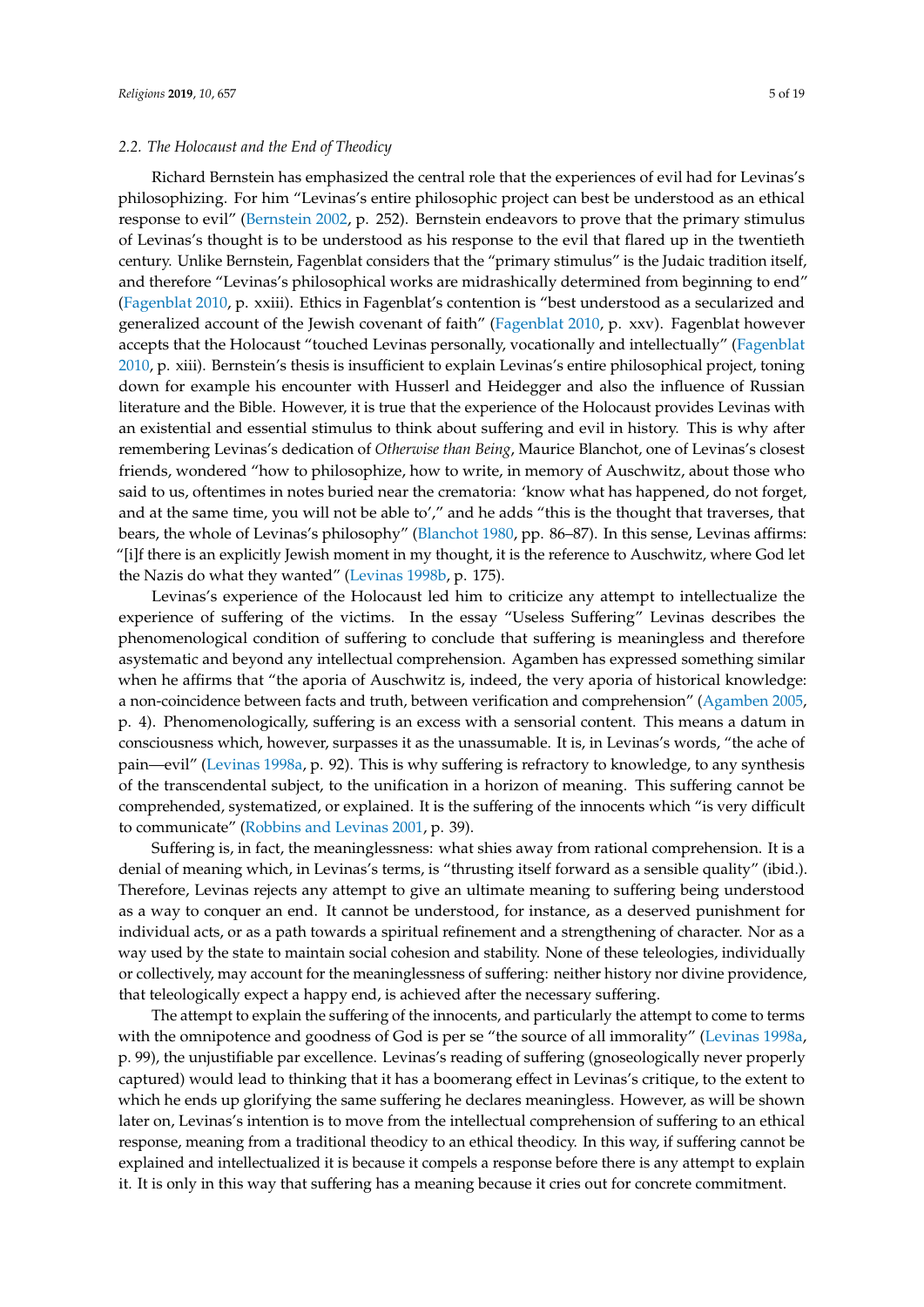This is the purpose of theodicy: to find meaning in human suffering, either from religious faith or from the idea of progress. From a religious perspective theodicy is the seductive temptation "in making God innocent, or in saving morality in the name of faith, or in making suffering—and this is the true intention of the thought that has recourse to theodicy—bearable" [\(Levinas](#page-17-8) [1998a,](#page-17-8) p. 97). The basic question of religious theodicy is, as Bernstein says, "how we can reconcile the existence of evil with a faith in a God who is omniscient, omnipotent and beneficent—a God who is the creator of the universe and all living beings" [\(Bernstein](#page-16-5) [2002,](#page-16-5) p. 255). This question has been part of the European conscience, whose origins can refer to the Bible and its attempt to explain pain and suffering by way of sin. However, the twentieth century constituted a challenge to theodicy. The prevailing evil came to unimaginable proportions.

This is the century that in thirty years has known two world wars, the totalitarianisms of right and left, Hitlerism and Stalinism, Hiroshima, the Gulag, and the genocides of Auschwitz and Cambodia. This is the century that is drawing to a close in the obsessive fear of the return of everything these barbaric names stood for: suffering and evil inflicted deliberately, but in a manner no reason set limits to, in the exasperation of a reason becoming political and detached from all ethics. In this panorama, the Holocaust is particularly "the paradigm of gratuitous human suffering, in which evil appears in its diabolical horror" [\(Levinas](#page-17-8) [1998a,](#page-17-8) p. 97). The disproportion between suffering and theodicy is manifested in Auschwitz with blinding clarity. In this assessment Levinas is certainly very close to Metz who believes that Auschwitz is a horror situated beyond any known theology, a horror that makes all talk about God seem empty and blind.

In Levinas's estimation there is a direct relationship between evil and suffering. Suffering derives from evil and from it receives its more profound articulation as absurdity: "[s]uffering, extreme passivity, the foolish par excellence, absurdity, loneliness—misery and neglect. Solitude and confinement" [\(Levinas](#page-16-9) [1986,](#page-16-9) p. 17). This is why suffering is useless; it is "for nothing." In this vein, Arthur Cohen calls Jewish suffering in the concentration camps the tremendum, "for it is the monument of a meaningless inversion of life to an orgiastic celebration of death" [\(Cohen](#page-16-10) [1993,](#page-16-10) p. 11). To Cohen this is a suffering beyond comprehension. Levinas exemplifies this uselessness of suffering in some physical maladies in which abandonment and anguish are part of the cruelty of the suffering. It is a request for aid, for curative help, in which the immanence of psychism is ruptured to open to transcendence. This means that this phenomenological absurdity finds a possibility of meaning in ethics:

must not humanity now, in a faith more difficult than before, in a faith without theodicy, continue to live out Sacred History; a history that now demands even more from the resources of the I in each one of us, and from its suffering inspired by the suffering of the other, from its compassion which is a non-useless suffering (or love), which is no longer suffering "for nothing," and immediately has meaning? [\(Levinas](#page-17-8) [1998a,](#page-17-8) p. 100).

From an ethical point of view, there is therefore a distinction between the suffering in the other and the suffering in me. The suffering in the other "solicits me and calls me" [\(Levinas](#page-17-8) [1998a,](#page-17-8) p. 94). This is why the useless suffering in the other only has a meaning "which is not possible to contest," that is, "the suffering of suffering, the suffering for the useless suffering of the other, the just suffering in me for the unjustifiable suffering of the other, opens suffering to the ethical perspective of the inter-human" (ibid.). This suffering for the suffering of the other is the very bond of human subjectivity. According to Levinas this is the supreme principle of ethics. It is the very concreteness of the 'horror of evil' that calls forth the ethical response that ruptures the persistence in being. The conatus essendi is ruptured by the messianic subject who takes the suffering of the other and offers help and comfort to him/her. Furthermore, it is only by ethically responding to the evil inflicted on my fellow human beings that I become fully human. Levinas elsewhere states that "to be human is to suffer for the other" [\(Levinas](#page-17-13) [1994c,](#page-17-13) p. 188). In Levinas's estimation the constitution of the unicity of the "I" is established through the subject's irreplaceability in relation to the responsibility for the other.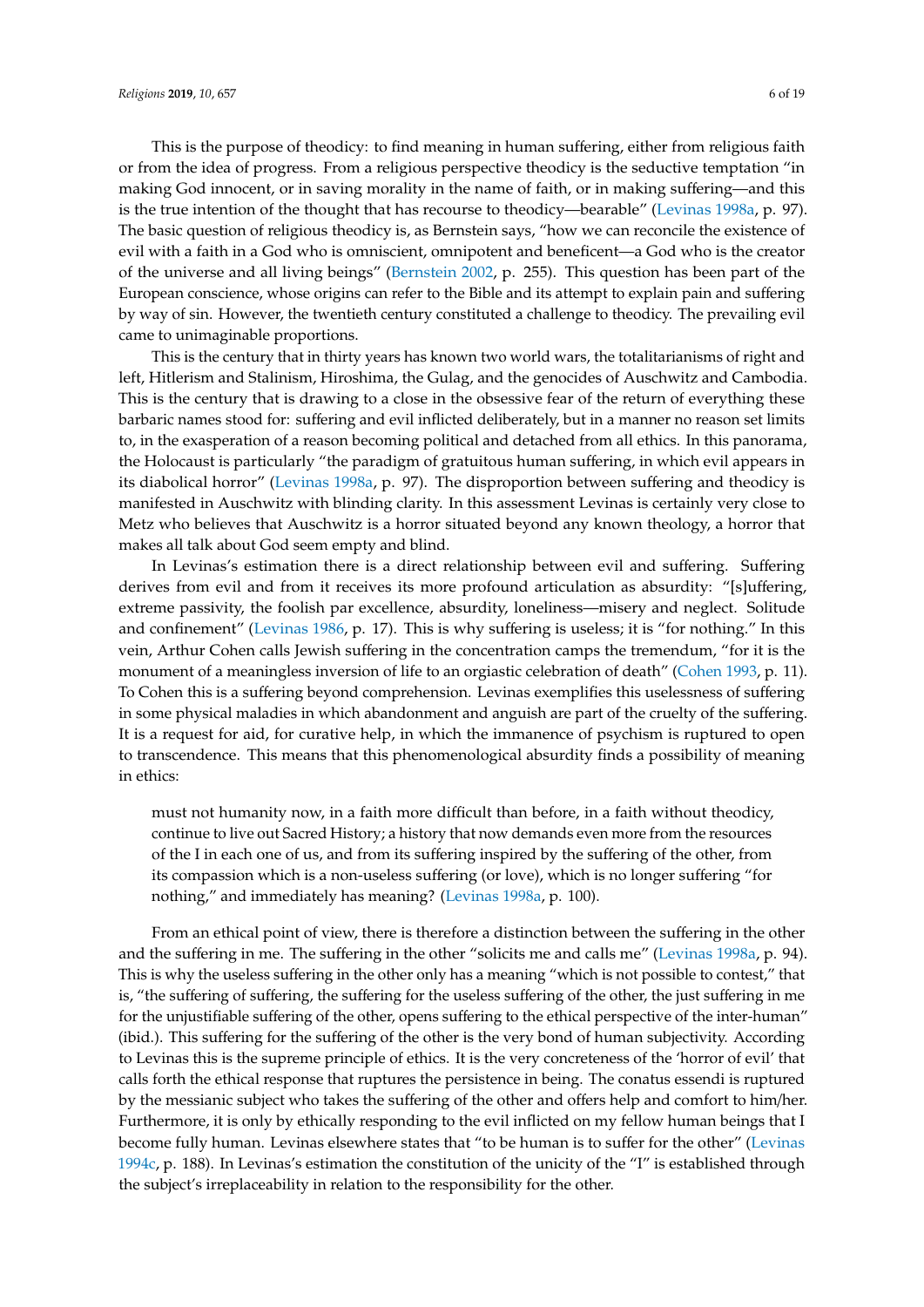In relation to the problem of theodicy, Levinas derives from the failure of theodicy as traditionally understood, an ethical account of theodicy in which the discourse about evil and pain claims for an ethical commitment of the subject. This ethical account therefore replaces the attempt to negotiate the goodness and power of God with the pain of human beings.

#### **3. Metz's Theodicy as a Disturbing Question**

### *3.1. The Memory That Perturbs the Present*

Similar to Levinas, Metz's consideration of memory has initially a biographical content. His memory of the experience of the war in 1945 profoundly marked his theologizing, particularly from the 1960s onward [\(Downey and Metz](#page-16-11) [1999\)](#page-16-11).

In fact, from this biographical background, Metz expresses how memory plays a central role in his theologizing. For him, memory is a powerful tool that allows the logos of theology and philosophy to overcome idealism and to be critical towards the prevailing modes of logic of domination which gnoseologically, as Ostovich states, equate "knowing with control" [\(Ostovich](#page-17-14) [2005,](#page-17-14) p. 48), and historically ignore the presence of the vanquished. Memory "breaks through the magic circle of the prevailing consciousness" [\(Metz](#page-17-15) [1980,](#page-17-15) p. 90), in order for the oppressed to be regarded. That is, memory prevents us from interpreting history "simply as a history of success, triumph and victory" [\(Metz](#page-17-15) [1980,](#page-17-15) p. 126). Furthermore, Metz considers "common biblical thinking as memory," to be the core of Israel's heritage to Western culture [\(Metz](#page-17-16) [1999a,](#page-17-16) p. 92). This heritage belongs to the "European history of spirit" and therefore to the "history of the constitution of a reason which intends to be practical as subjective and solidary freedom" [\(Metz](#page-17-15) [1980,](#page-17-15) p. 59).

Despite belonging to reason, Metz wonders whether memory can be regarded in philosophy as a fundamental concept rather than only a regional or derived one. The response to this question, in Metz's view, depends on the extent to which philosophy is able to deal with the relation, present in the concept of memory, between reason and history. That is, to the extent to which the original question of truth is placed under the umbrella of practical critical reason or, on the contrary, follows the idealism of traditional historiography. Memory is in fact indispensable for a philosophy that wants to become practical and not merely theoretical. For Metz, "[t]he essential dynamics of history consists of the memory of suffering as a negative consciousness of future freedom and as a stimulus to overcome suffering within the framework of that freedom" [\(Metz](#page-17-16) [1999a,](#page-17-16) p. 53).

From a philosophical perspective, Metz analyzes the above mentioned connection between reason and history in both the tradition of the Platonic anamnesis and that of the critical use of reason in line with Kantian practical reason and the Marxist critique of ideology. From the first perspective, in Plato's *Meno*, anamnesis is the basis for rational knowledge, and therefore constitutive of reason itself. Rational knowledge is rooted in a previously known truth, remembered through the Socratic maieutic. Metz recalls how Plato's remembering of a priori knowledge originates in the Homeric poets inspired by the muses. That is, 'the basis of anamnesis is . . . attributed by Plato to divine inspiration" [\(Metz](#page-17-15) [1980,](#page-17-15) p. 187). The basic Platonic idea, that is, knowledge based on a previously known divine truth, persists not only in Neoplatonism but also in dissimilar traditions such as those of Thomas Aquinas's a priori light of reason, Descartes's innate idea of God, and Leibniz's defense of a priori knowledge against the Aristotelian concept of memory defended by sensualism.

Furthermore, the connection between reason and history is also present in both the hermeneutical and the critical–practical traditions that stem from the Hegelian system. The hermeneutical tradition was important particularly for the fight against historicism and the concomitant "destruction of the relationship between life and history" [\(Metz](#page-17-15) [1980,](#page-17-15) p. 189). From Metz's perspective, the distinction made by historicism between memory and history ends up depriving history of memory and tradition, and therefore privileging the dominant knowledge of science in history. For Wilhelm Dilthey, for example, the key differentiation between human and natural sciences concerns history. In fact, the purpose of the human sciences is to grasp human and historical life which requires an inner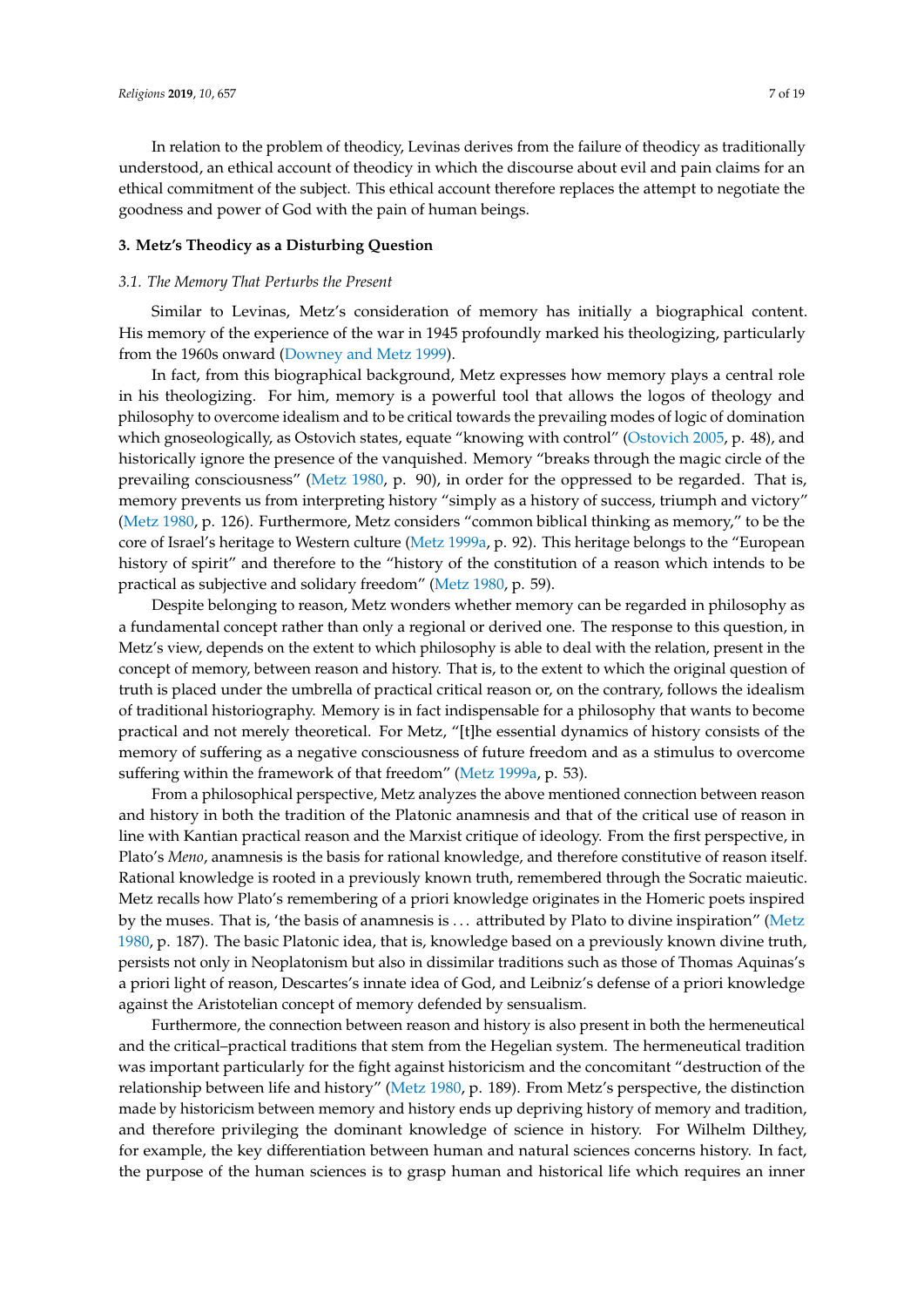articulation of the temporal structures our own experience and the interpretation of the external objectivations of others. From this perspective, memory is rooted in the concept of experience and therefore "unable to free it from the suspicion of historical psychologism" [\(Metz](#page-17-15) [1980,](#page-17-15) p. 191).

The other movement in which memory plays a relevant role and from which Metz received a crucial influence is what he describes as "a critical and practical philosophy of history and society" [\(Metz](#page-17-15) [1980,](#page-17-15) p. 192). This critique is not just theoretical, rather it deals with the problem of theory and praxis in practical reason, "that is, in its realization, always situated within certain social and historical relationships of foundation and reference" (ibid.). In this sense, history is and remains immanent in reason, which becomes practical in its liberating task of criticism. This practical task of liberating criticism, established initially by the Enlightenment, recognizes "that memory was not simply an object, but an inner aspect of all critical consciousness" [\(Metz](#page-17-15) [1980,](#page-17-15) p. 193). This critical use of memory as the constitutive problem of practical reason is found in some members of the Frankfurt School, particularly Walter Benjamin, Herbert Marcuse, and Theodor Adorno. Metz highlights the Jewish background of these thinkers, which allows them to seek a different source for truth, a different form of knowledge, and particularly to extract from the experience of persecution and suffering a different perspective on history.

In fact, in relation to memory, Metz recognizes Benjamin's memory of suffering in the world as a way of realizing reason and freedom against the banal and unreflected "idea of a non-dialectical progress of reason" (ibid.). This idea is developed by Benjamin in his thesis containing a new theory of knowledge in which the concept of reality is both facticity and possibility. Knowledge contains life in the frustrated past and as a consequence opens the possibility of the exigency of justice, because the victims of history remain alive thanks to memory. For Benjamin, memory is not an instrument for exploring the past, but the scenario in which the historian has to dig to rescue lost fragments of history that allow the present to be unravelled as a constellation of dangers. This is what comes to expression in the Benjaminian concept of "arrested dialectic" (*Dialektik im Stillstand*). This is to break the usual patterns of perception and interpretation of time that degrade people to mere elements of an objective process that is but the manifestation of the system of domination that subdues singularities. This masking that celebrates itself as evolution can only be contested by breaking the spell involved in the representation of progress, a representation that dominates both the philosophies of history and the historicist positivism.

In Herbert Marcuse, the critical aspect of memory is initially exposed in a psychoanalytic context in which the discovery of the capacity to remember "goes hand in hand with the restoration of the knowing content of the imagination and in this way, the *recherche du temps perdue* becomes a vehicle of liberation" [\(Metz](#page-17-15) [1980,](#page-17-15) p. 193). Then, in the context of the theory of history and society, the restoration of memory to its rightful place as a means of liberation becomes fundamental: it is "one of the noblest tasks of philosophy" (ibid.). Metz agrees with Marcuse in retaining Heidegger's fundamental insight "that something extraordinarily important had been forgotten in the modern world" [\(Jay](#page-16-12) [1982,](#page-16-12) p. 2). However, unlike Heidegger, Metz and Marcuse consider that the purpose of memory is not the restoration of the consciousness of Being, but the rise of dangerous messages from the past to the present. In fact, Marcuse is the one who uses the adjective "dangerous" in relation to memories, which is so important for Metz's *Faith and History and Society* and for later works. In fact, Marcuse says: "[r]emembrance of the past may give rise to dangerous insights, and the established society seems to be apprehensive of the subversive contents of memory" [\(Marcuse](#page-17-17) [1966,](#page-17-17) p. 98). In this way, both thinkers stress the emancipatory potential of memory, because the messages of the past brought by memory break the power of the given facts (the naturalization of history) in order to place the suffering of men as a critical impulse of present and future transformations.

Metz takes sides with the Frankfurt School in considering the memory of suffering as a central category of practical critical reason. He also endorses the idea inherited from the Enlightenment that the processes of emancipation are the noblest task of critical reason. In this sense, the memory of critical-anamnestic reason must be none other than the memory of freedom. However, Metz is at odds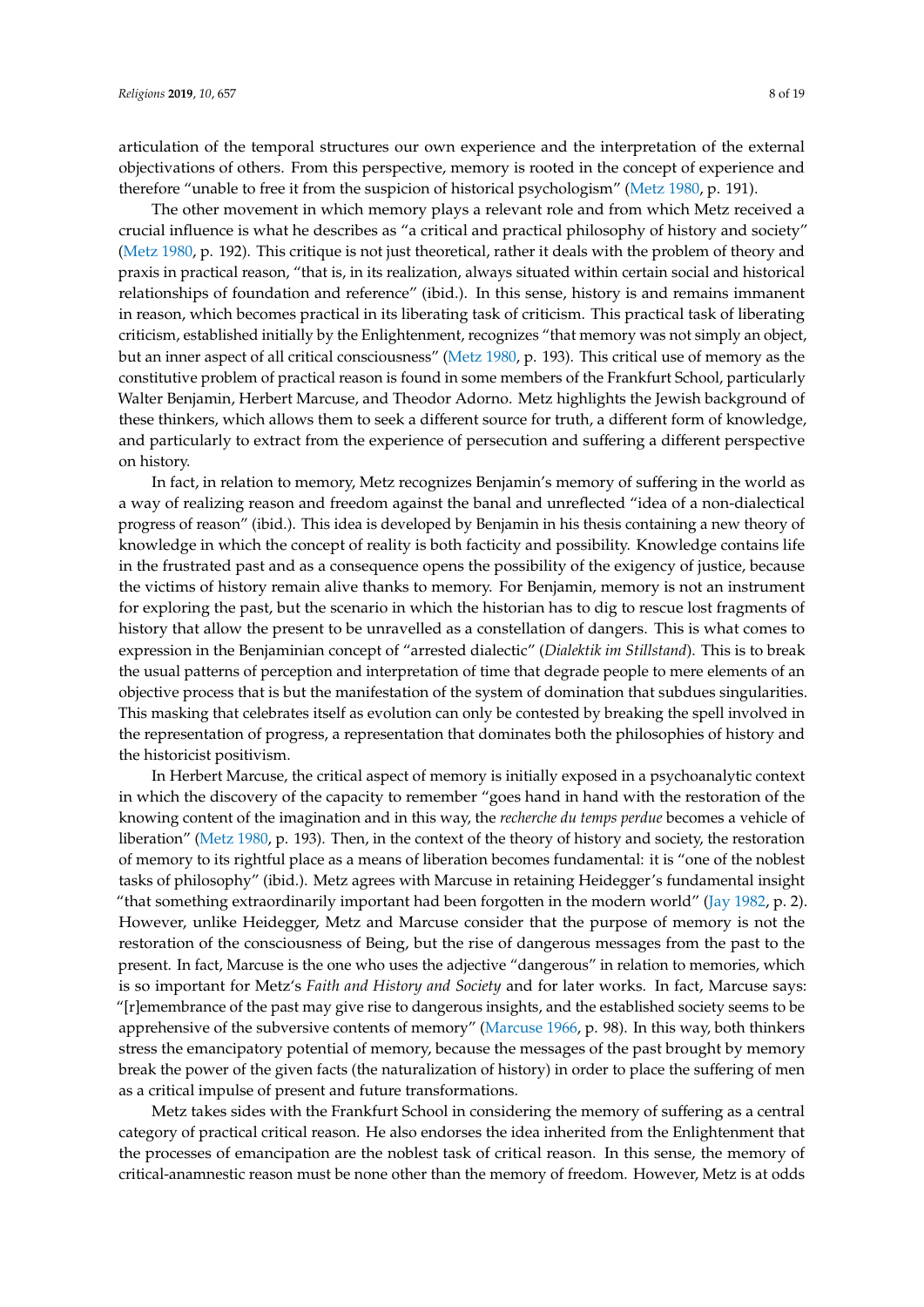with the Enlightenment's interpretation of the history of freedom as a history of progressive mastery over nature and, in this sense, as a dominative praxis that springs from the same history understood as

pain that produces the cry of the victims, and destroying also the feeling of guilt. In Metz's view the evocation of freedom must emphasize the memory of suffering. This suffering becomes the history of freedom in a "dangerous tradition" that cannot be overcome or assumed by any interpretation or later review. It is the "dangerous tradition" that does not historicize itself but maintains the vigor of the cry of the victims. In this way, reason is sensitized by suffering to the point that freedom can only be expressed in reference to suffering and not as the a priori of reason. The a priori of reason is now the victim of history. This subversive memory opposes what Metz calls "false consciousness." This type of consciousness is an idealized and superficial mode of relation with the past, hiding danger and pain through harmless clichés. False consciousness means that any past seems better. It is also the glorious memory of war and its heroes, forgetting the dead in the process. For Metz, memory is dangerous precisely because it does not allow reconciliation with the past of pain,

totality. This way of understanding freedom ends up destroying memory, forgetting in the process the

[t]hey [memories] illuminate for a few moments and with a harsh steady light the questionable nature of things we have apparently come to terms with, and show up the banality of our supposed 'realism'. They break through the canon of all that is taken as self-evident, and unmask as deception the certainty of those "whose hour is always there" (John 7.6). They seem to subvert our structures of plausibility. Such memories are like dangerous and incalculable visitants from the past [\(Metz](#page-17-15) [1980,](#page-17-15) pp. 109–10).

Metz shares with Kant an appreciation of practical reason's capacity to exceed the confines of speculative reason. This appreciation is also shared by Levinas in his concern for an ethics that is not founded on any ontology, however Metz and Levinas distance themselves from Kant's idea that freedom is primary and foundational. Metz and Levinas consider that the meaning of freedom depends on a more primordial responsibility for the other's suffering. For both thinkers the response to an appeal gives man the sense of freedom. As R. Clifton Spargo points out in relation to Levinas's ethics: "the victim is not just a scandal against knowledge. Rather, she denotes responsibility" [\(Spargo](#page-18-0) [2006,](#page-18-0) p. 11). For Metz, responsibility is a key category of political theology to the extent to which the memories of suffering bring "dangerous insights for the present" because they "make demands on us" [\(Metz](#page-17-15) [1980,](#page-17-15) p. 109). Furthermore, this praxis in favor of the suffering other is, in Levinas and Metz, essentially pathic, meaning the memory of suffering provokes a suffering in the subject who feels himself compelled to respond. For Metz, "[t]he Jewish-Christian *memoria passionis* articulates itself as a memory that makes one free to suffer from the sufferings of others, and to respect the prophetic witness of others' suffering" [\(Metz and Moltmann](#page-17-18) [1995,](#page-17-18) p. 11).

Metz and Levinas are interested in interrupting the progressive flow of knowledge that springs from traditional historiography by positing memory as a challenging category for history. Levinas's immemorial memory and Metz's dangerous memory operate as redemptive categories which prevent history from obtaining its meaning from victors and survivors while simultaneously neglecting the cry of the other who suffers. Furthermore, for both thinkers the concept of memory allows the relation between history and nature to be broken, thereby overcoming the naturalized reading of past events as something irretrievably done. In this way the past is not closed and it cannot be captured in representation. The meaning of the past rather, is produced by exteriority in which memory is attentive to the other's death. This exteriority appears greater than any historiographical or philosophical order of knowledge and compels subjectivity to react. In other words, the suffering and death of the other makes claims on subjectivity and has a normative importance for praxis. As Levinas and Metz identify, suffering is the authority to which all must respond: having an awareness of history and attempting to live out of this awareness means, above all, not evading history's disasters. It also means there is at least one authority that we should never reject or despise—the authority of those who suffer.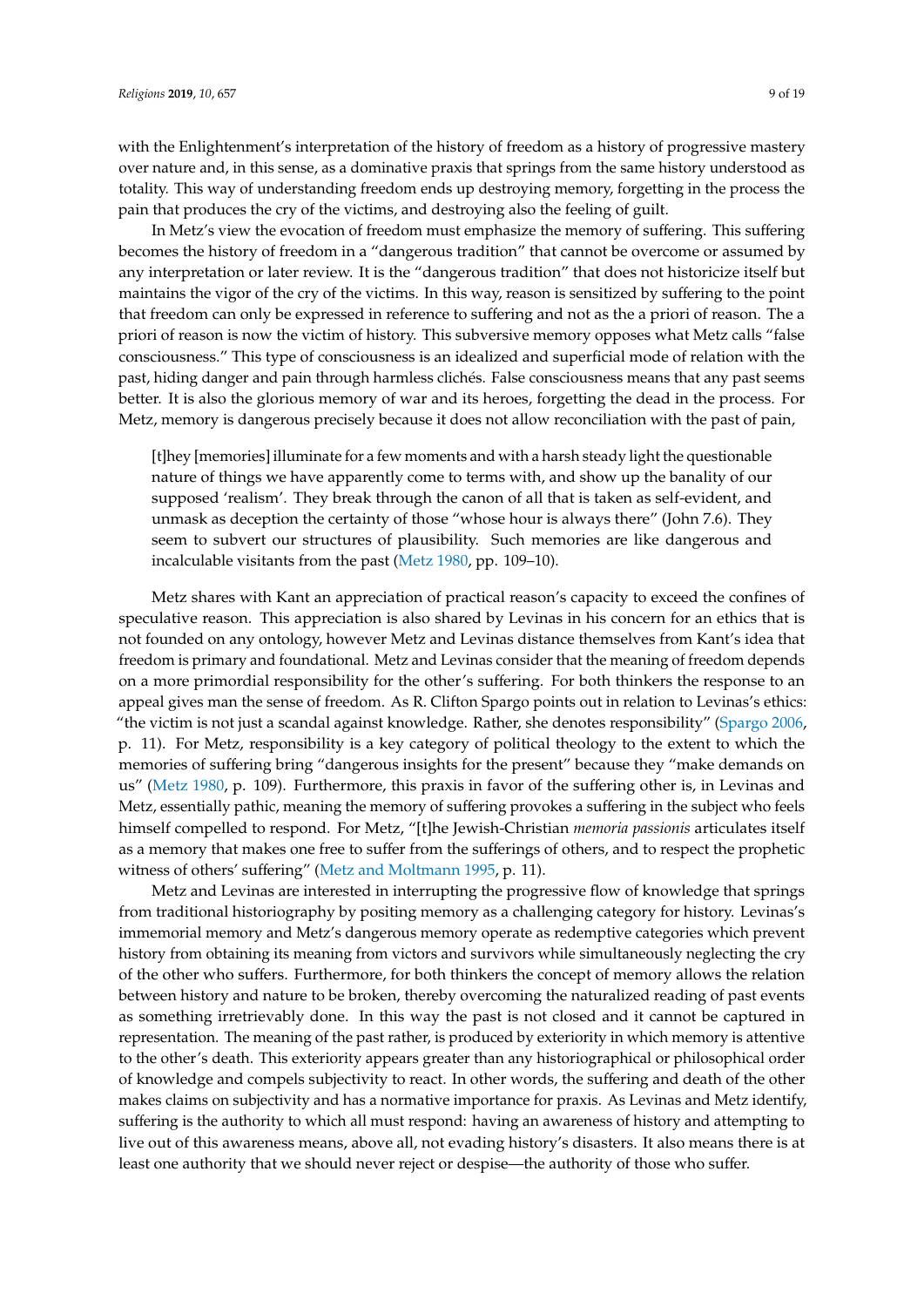Turning to Metz's memory, it is worth noting how dangerous memory, coupled with the concepts of narrative and solidarity, can be. In this regard, Metz recognizes that memory is primarily a narration rather than an argumentation. This is because memory has to do with human experiences. For Metz, this is particularly true in the Bible, which is fundamentally a narration of the experiences of the people of Israel in their relation with God. Christianity also acts as a community, although not "primarily a community interpreting and arguing, but a community remembering and narrating with a practical intention—a narrative and evocative memory of the passion, death, and resurrection of Jesus" [\(Metz](#page-17-15) [1980,](#page-17-15) p. 212). But along with the Bible, history is also made of the experiences of non-identity through violence and segregation, injustice and inequality. If Levinas accentuates that the memory of the tragedies can only be revealed by those who suffer, Metz points to a memory narrated "by those who experience them" [\(Metz](#page-17-15) [1980,](#page-17-15) p. 123) which cannot be systematized in arguments. From Metz's perspective, "these stories break through the spell of a total reconstruction based on abstract reason" [\(Metz](#page-17-15) [1980,](#page-17-15) p. 214), to disrupt the present. The practical intention of memory and narrative is possible via solidarity with those who have been defeated and killed.

#### *3.2. Auschwitz and the Theodicy Question*

Metz shares Levinas's insight in relation to the failure of any attempt to explain suffering and the concomitant problem that suffering poses to the concept of God. Both thinkers reject theodicy as an attempt to make God innocent, which can lead to a trivialization of human pain. Metz affirms that history exists as "the brittle and devastating histories of human suffering narrated by those experiencing them," and therefore he realizes "how they cannot be systematized in argument" [\(Metz](#page-17-15) [1980,](#page-17-15) p. 123). This affirmation recalls Levinas's rejection of memory as an ontological attempt to bring the past into the present via interpretation and his rejection of theodicy as intellectualization of the experience of suffering. Metz's and Levinas's insights mean that traditional theodicy needs to be reconsidered. Yet, there is certainly an essential difference between Levinas and Metz. The latter is a theologian and from this perspective he is essentially thinking of the challenges that the phenomenon of suffering implies for theology and for the praxis of the Catholic Church. The former is a Jewish philosopher who is interested in translating the ethical message of the Bible to a broader audience, meaning translating Hebrew (the Bible) into Greek (philosophy). Suffering is therefore, from Levinas's perspective, an ethical challenge for human beings, having as a background the biblical categories framed in an anarchical responsibility.

Admittedly, Metz is convinced that theological categories are philosophically worthy of consideration, and therefore he is prone to dialogue with philosophy. Furthermore, he considers this dialogue a kind of testimony to the hope in the liberating power of redemption carried out by Jesus. It is worth noting that Metz's messianism is a weak messianism, meaning Metz emphasizes the suffering testimony of Jesus rather than his power or mystery as the son of God. Metz underlines the social responsibility of Jesus's followers rather than man's transcendental salvation or the place of miracles in Jesus's life. This is why for Metz memory is accomplished as *memoria passionis*, *mortis et resurrectionis Jesu Christi*. This memory is liberating to the extent to which it remembers the testament of Christ's love, in which the kingdom of God appeared among men by initially establishing that kingdom between men, by Jesus's confession of himself as the one who was on the side of the oppressed and rejected, and by his proclamation of the coming kingdom of God as the liberating power of unconditional love.

While Levinas talks about "theology without theodicy," Metz considers theodicy as the central problem of political theology. However, by looking more closely at Metz's and Levinas's considerations we realize that both thinkers follow the path of Kantian theodicy as a rejection of any attempt to explain suffering. In fact, Levinas's end of theodicy transforms into an ethical theodicy, and Metz's anti-theodicy becomes theodicy as a disturbing question to God rather than the defense of God for the suffering of the world. By being on the Kantian path, each thinker places himself against the Hegelian philosophy of history as a theodicy in which suffering is justified in the dialectic of the progress of Spirit. Furthermore, in speaking about suffering and death each thinker is looking at the Holocaust.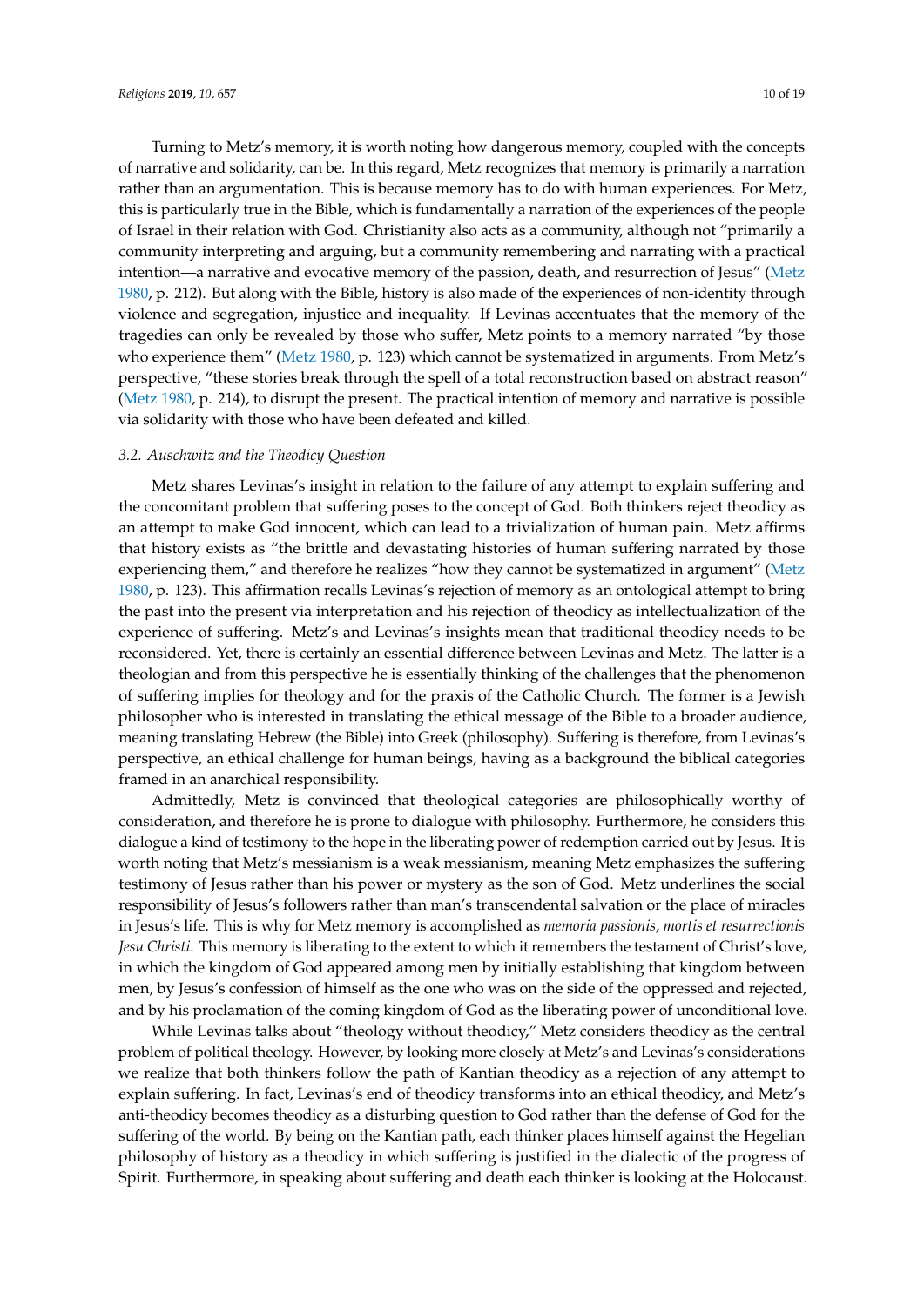Auschwitz, as Metz declares, became crucial for his theologizing in 1973 when writing the first draft of the document Our Hope for the German bishop's conference. Metz confesses with regret that too slowly he realized how this concrete situation of suffering challenges the way in which theology had been done. From this year onward, his memory of the Second World War becomes meaningful and the theodicy question arises with greater force. Theology is from now on a theology "after Auschwitz," and therefore theology cannot remain "untouched after such a catastrophe" [\(Metz](#page-17-19) [1994,](#page-17-19) p. 611).

For Metz "the theodicy question, the basic theological question . . . is not 'who saves me?' but rather 'who saves you?'", and immediately he adds "I begin not with the question, 'What happens to me when I suffer, when I die,' but rather with, 'what happens to me when you suffer, when you die'" [\(Downey and Metz](#page-16-11) [1999,](#page-16-11) p. 137). Therefore, the theodicy question becomes a cry for those who suffer unjustly, for the victims and defeated in history. For Metz, the discourse about God is about the salvation of those who suffer in history. This means that suffering cannot be idealistically explained; in Metz's terms, "[t]o confront Auschwitz is in no way to comprehend it. Anyone wishing to comprehend in this area will have comprehended nothing" [\(Downey and Metz](#page-16-11) [1999,](#page-16-11) p. 41). This is why Metz says: "I consider as blasphemy every Christian theodicy (i.e., every attempt at a so-called justification of God) and all language about meaning when these are initiated outside this catastrophe or on some level above it" (ibid.). Metz's statement recalls Fackhenheim's words: "I won't even consider finding a purpose in Auschwitz because the very attempt to find it is blasphemous" [\(Fackhenheim](#page-16-13) [1989,](#page-16-13) p. 85). These words belong to a lecture Fackhenheim delivered at the University of California, Santa Barbara, in 1968 during a symposium on "The Future of Hope." On this occasion, the Canadian philosopher reflected on the challenges Auschwitz posed to Jews and to humanity. For him, this challenge is as unique as this event: Auschwitz cannot be explained and cannot be forgotten. The response to the despair and evil felt by the Jewish community is the commandant of hope: "testify against evil by our very existence." For Fackhenheim, to exist as a Jew is to be committed to hope that a second Auschwitz will not happen.

From the perspective of the "theodicy question," Metz criticizes how theology disposed of the disturbing problem of justice for those who suffer unjustly, transforming it directly into a problem about the redemption of the guilty. For Metz, there was a shift from the biblical concern with human suffering to a concern for individual sins. In this shift, according to Metz, Augustine played an important role.

## *3.3. The Standstill of the Theodicy Question*

In Metz, a theology sensitive to theodicy means that theology needs to look at the concrete reality of human suffering in order to be practical. In this purpose, theology has to overcome classical theodicy, which seeks to defend God for the suffering in the world. In spite of the term "theodicy" being coined by Leibniz in the seventeenth century, the problem posed by evil in relation to the goodness and power of God can be traced back earlier, particularly in the writings of Augustine. While for Levinas evil is the excess of being, for Augustine it is lack or deficiency of being. This is the path Augustine takes in order to respond to the problem posed by dualistic Manichaeism in relation to the double principle operative in the world—good and evil—and also to Marcion's dualism of the wrathful Hebrew God and the redeemer God of the New Testament. For Manichean dualism, evil and sin are not the result of free will, but the result of a universal and eternal principle of evil which fights with the principle of goodness in the human soul. As William E. Mann argues, "Manichaeism thus offered a straightforward solution for the problem of evil: God is doing the best he can against evil, but finds himself facing an independent opponent as formidable as he" [\(Mann](#page-17-20) [2006,](#page-17-20) p. 40).

As stated above, Augustine responds to these dualisms by following the Plotinian solution and considering evil as a privation and not as a substance. For Augustine the primary problem is not the origin of evil, as the Manichean wrongly believes, but the nature of evil. In questioning this nature, Augustine concludes that evil is the lack of goodness (*privatio boni*) and therefore, from a metaphysical perspective, evil does not exist as an entity, but rather what exist are lower and higher grades of being in relation to God, the Supreme Being. Moral evil springs from a deficiency in the election of human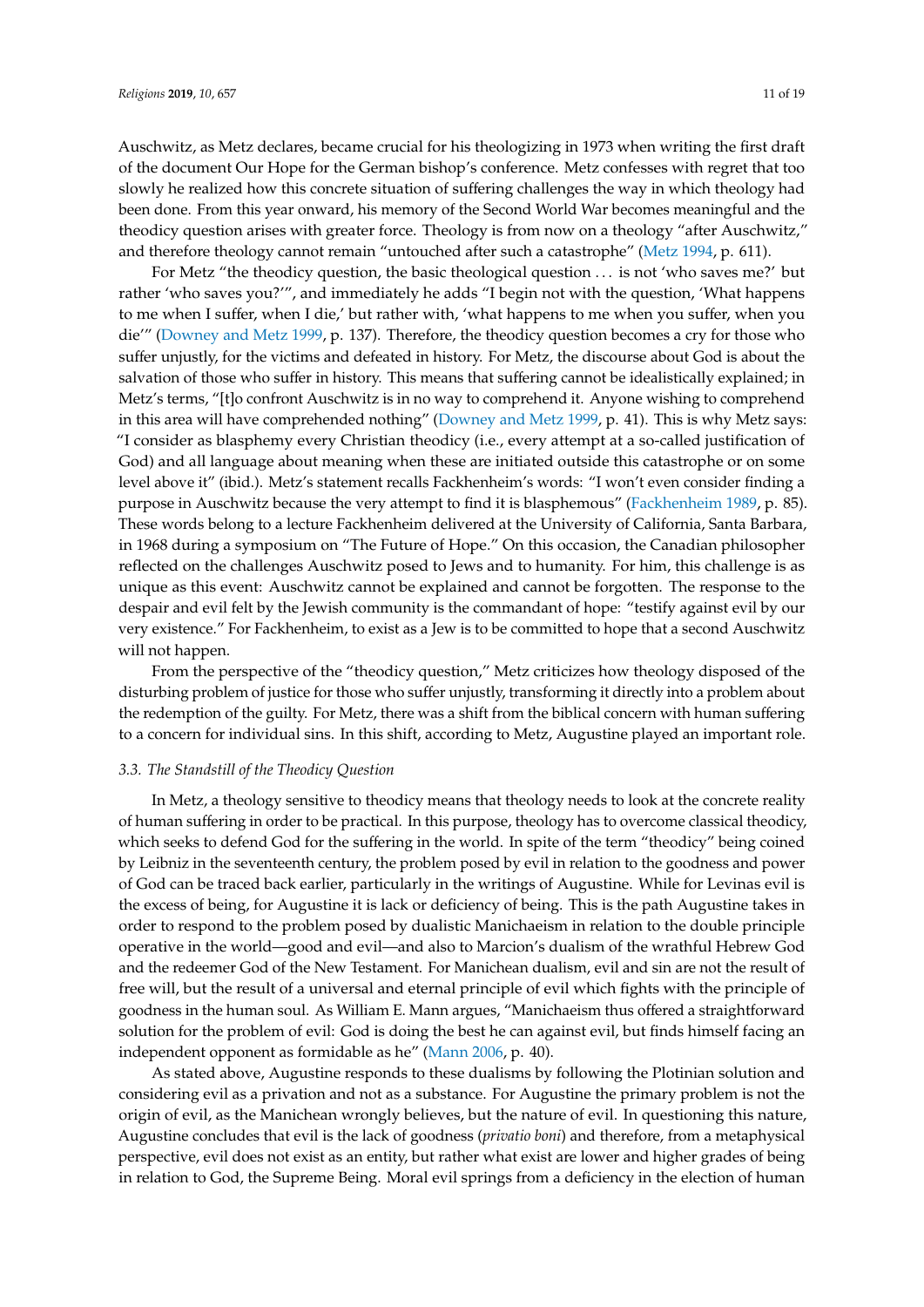will which can choose lower beings instead of higher ones. That is, free will is a good which can be used wrongly by humans and, therefore, evil in Augustine's consideration has a defective cause and not an efficient cause. In the *Libero Arbitrio*, according to Metz, Augustine attributes responsibility for the evil and suffering in the world only to humanity and its history of guilt which stems from the rejection of God.

What bothers Metz most in relation with Augustine's perspective is the appeasement of the questioning directed to God, questioning that demands an explanation in view of the history of suffering in the world. In other words, Augustine's emphasis in relation to sin and guilt attenuates primordial attention to the suffering of man. According to Metz, by emphasizing salvation as the redemption of sin and blame, Augustine forgets the eschatological promise of universal justice, which also includes past suffering. From Metz's perspective, the biblical view of salvation, the promise of salvation in God's name, refers not only to salvation from sin and guilt, but to the liberation of human beings from the inscrutable situations of human suffering. In this way in classical theodicies, in line with Augustine, the victims of history are forgotten and the possibility to respond to the cry of justice that arises from their suffering is missed.

While in classical theodicies human suffering is forgotten by emphasizing sin and guilt in the history of redemption, in modern theories of emancipation, concrete human suffering is hidden in a transcendental or universal subject of history. In these theories, like Marxism for example, suffering is integrated into a universal perspective, which for Hegel is termed "world spirit," and for Schelling "nature." Furthermore, by making God the unique subject of history, the classic theodicies end up expelling God from history in the modern, secularized theories of emancipation. From Marx's perspective, for example, the deus salvator is replaced by the homo emancipator. As Thompson expresses it, "if God is the one in charge, and yet is evidently doing so little to make the human world better, then it is time to put human beings in charge in God's place" [\(Thompson](#page-18-1) [2004,](#page-18-1) p. 112). However, both perspectives share the same failure: "[i]n Metz's analysis, both classical theories of redemption and modern theories of emancipation have tried to shield themselves from responsibility towards those who suffer in history" [\(Thompson](#page-18-1) [2004,](#page-18-1) p. 112). From both perspectives the question of freedom remains tied to the question: "who is to blame" for this suffering? Consequently, "who is to bear the responsibility?" Both perspectives fall into a mechanism of exoneration from responsibility. In fact, while the classical theodicies blame human beings for evil in order to preserve the omnipotent and loving God, the theories of emancipation understand suffering as part of a whole project of liberation in which progress towards a final liberation is the driving force of history. Furthermore, the theories of emancipation exonerate themselves for history's failures by blaming others, the enemy, for oppression and totalitarian repression.

From Metz's perspective, on the contrary, by assuming responsibility for history's failures for the suffering of other human beings, the subject becomes a "true homo emancipator" [\(Thompson](#page-18-1) [2004,](#page-18-1) p. 114). This responsibility is a praxis of solidarity in which the memory of past suffering becomes the cornerstone of such responsibility. The biblical perspective offers, according to Metz, a perspective of redemption in which the eschatological promises of justice for the living and dead can be considered. The solidarity based on the memory of suffering "is a practical solidarity of memory which looks from the standpoint of the conquered and the victims sacrificed in the world theatre of history" [\(Metz](#page-17-15) [1980,](#page-17-15) p. 130).

## *3.4. Theodicy as the Questioning of God*

The central problem of theology is "the cry for the salvation of others, of those who suffer unjustly, of the victims and the vanquished in our history" [\(Metz](#page-17-21) [1988,](#page-17-21) p. 55). The discourse about God is first and foremost a question about this salvation and the truth that guides this discourse is a resistance against every form of injustice that creates suffering. In Metz's claim for resistance against injustice and the hope for a better world, the influence of Bloch is evident. However, Benjamin provides Metz with a vision of the past that moderates Bloch's future-oriented perspective of hope. From this perspective,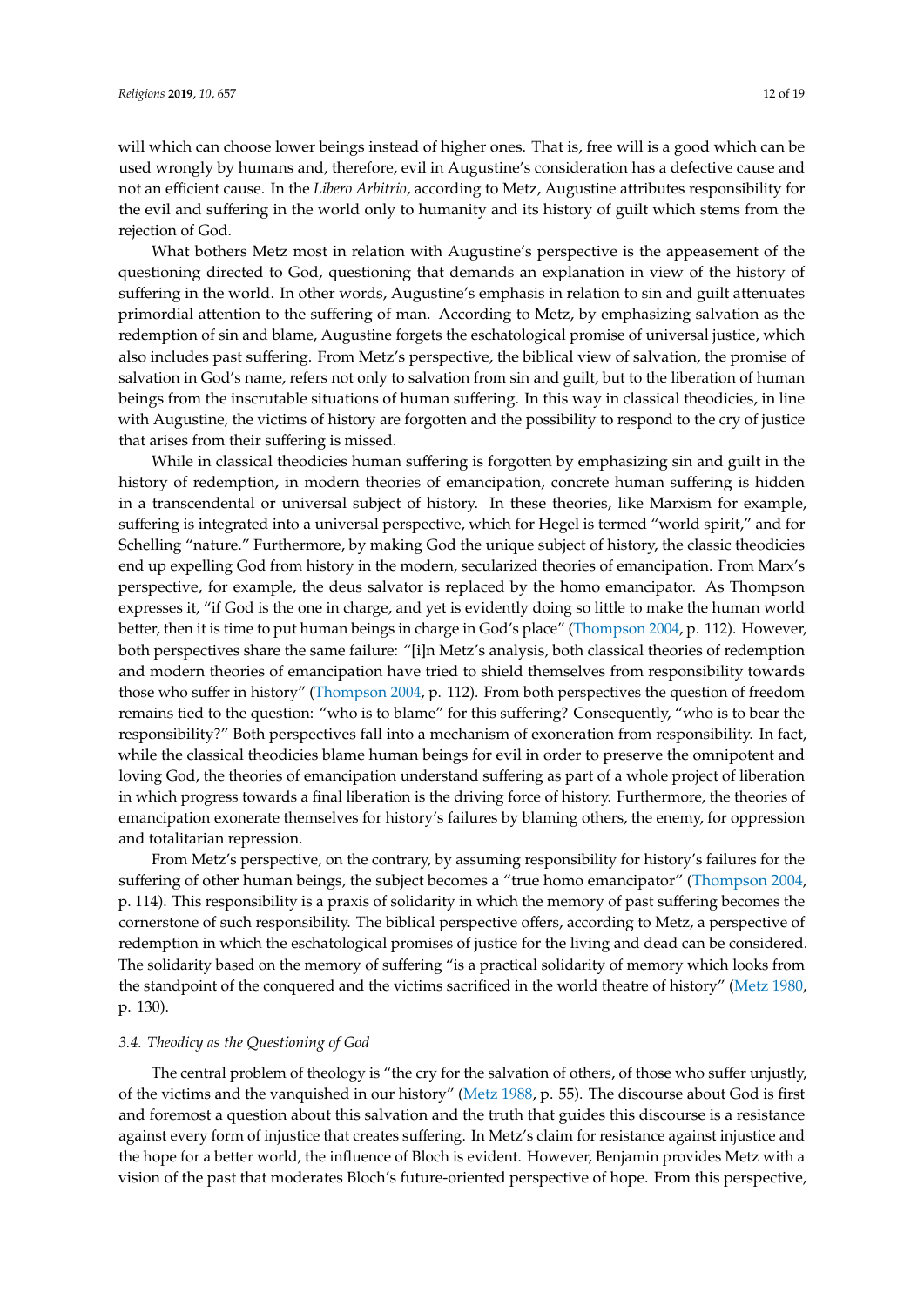the theodicy question is eschatological in the way in which it is a hope of universal salvation, including for those who have died. Theology does not develop its answers by reconciling everything, but rather directs its questioning incessantly back toward God. As in Bloch's anti-theodicy, Metz's theodicy question can "never be answered conclusively", and the main task of theology is to seek "a new language that prevents [the question] to be forgotten" [\(Metz](#page-17-22) [2006,](#page-17-22) p. 113).

Furthermore, Metz not only criticizes traditional theodicies, but also the theologies and philosophies that posit suffering in God, particularly the theologies of Karl Barth, Dietrich Bonhoeffer, Jürgen Moltmann, and Urs Von Balthasar. Levinas himself expresses it in this way: "[i]n our suffering God suffers with us . . . It is God who suffers most in human suffering" [\(Levinas](#page-17-23) [1999,](#page-17-23) p. 182). In Metz's opinion, by positing a suffering God, or God participating in our sufferings, these theologies minimize the negativity of suffering. The idea of a suffering God is just speculative and risks ignoring the human history of suffering. Furthermore, it seems also a duplication of human suffering and a projection of the discourse of solidarity in human society. Metz also wonders how the concept of a suffering God can avoid an eternalization of suffering and can present a real fight against the causes of suffering and the hope for liberation. The perspective of a suffering God finally falls within the Hegelian self-movement of the Spirit and therefore it loses its force, domesticated by its conceptualization.

Against the above framing, Metz proposes *Leiden an Gott*. The translation of this expression into English poses some problems as James Matthew Ashley, Metz's translator, underlines

[i]n German *Leiden an* translates to suffering from, as in "suffering from a cold." What cannot be rendered into English is Metz's correlation of *Leiden an Gott* with *Riickfragen an Gott* [to re-inquire or ask again of God]. In the light of this wordplay, I have chosen "suffering unto God" in order to express (a) that this is a form of relationship to God and (b) that it is an active, dynamic state and not just a passive enduring [\(Metz](#page-17-19) [1994,](#page-17-19) p. 115).

Suffering unto God is the disturbing question which addresses God with the meaningless suffering of others. It is understood from Israel's poverty of spirit, which means Israel's inability to be consoled by strategies of evasion, by ahistorical myths, in the face of suffering "which cover[s] over the fragmented, endangered character of human being" [\(Ashley](#page-16-14) [1998,](#page-16-14) p. 160).

To Metz the most appropriate linguistic form for this type of experience of God and speaking about God is the language of prayer. This language of prayer is itself "a language of suffering, a language of crisis, a language of doubt and of radical danger, a language of complaint and accusation, a language of crying out" [\(Metz](#page-17-19) [1994,](#page-17-19) pp. 620–1). This is a language more dramatic and rebellious, more radical and disturbing, less harmonious and less likely to conform than academic or discursive language. It is the language of the complaint, protest, and cry. The language of prayer has a long biblical tradition (from Job to Jesus) and even more, a long tradition throughout the history of mankind "as the most impressive and moving document of human language of suffering" (ibid.). The language of prayer consists of passionate questions addressed to God, demanding explanation. Therefore, the language of suffering unto god is not primarily one of consoling answers to experiences of suffering; rather, it is much more a language of passionate re-questioning that arises out of suffering, a re-questioning of God, full of highly charged expectation.

This suffering unto God is experienced against a mystical backdrop which Metz terms "mysticism of open eyes" [\(Metz](#page-17-22) [2006,](#page-17-22) p. 105). That is, a mysticism in which there is a "growing perception of others' suffering," and therefore compassion and responsibility. From Metz's perspective, Christianity is a religion of crisis and combative hope rather than one of a friendly God. As Martinez says, it is a religion "that disquiets, interrupts, contradicts, endangers, and forces one to have hope against all hope in an unending praxis of universal justice, solidarity and peace that is always suspended by the catastrophes of history" [\(Martinez](#page-17-24) [2001,](#page-17-24) p. 86). From the perspective of the "mystic of open eyes," the structure of the "I" is transformed into compassion, which means the disposition to be interrupted by the suffering of others and parallelly to recognize the authority of those who suffer. From Metz's perspective, compassion is the specific legacy of the Bible for Europe.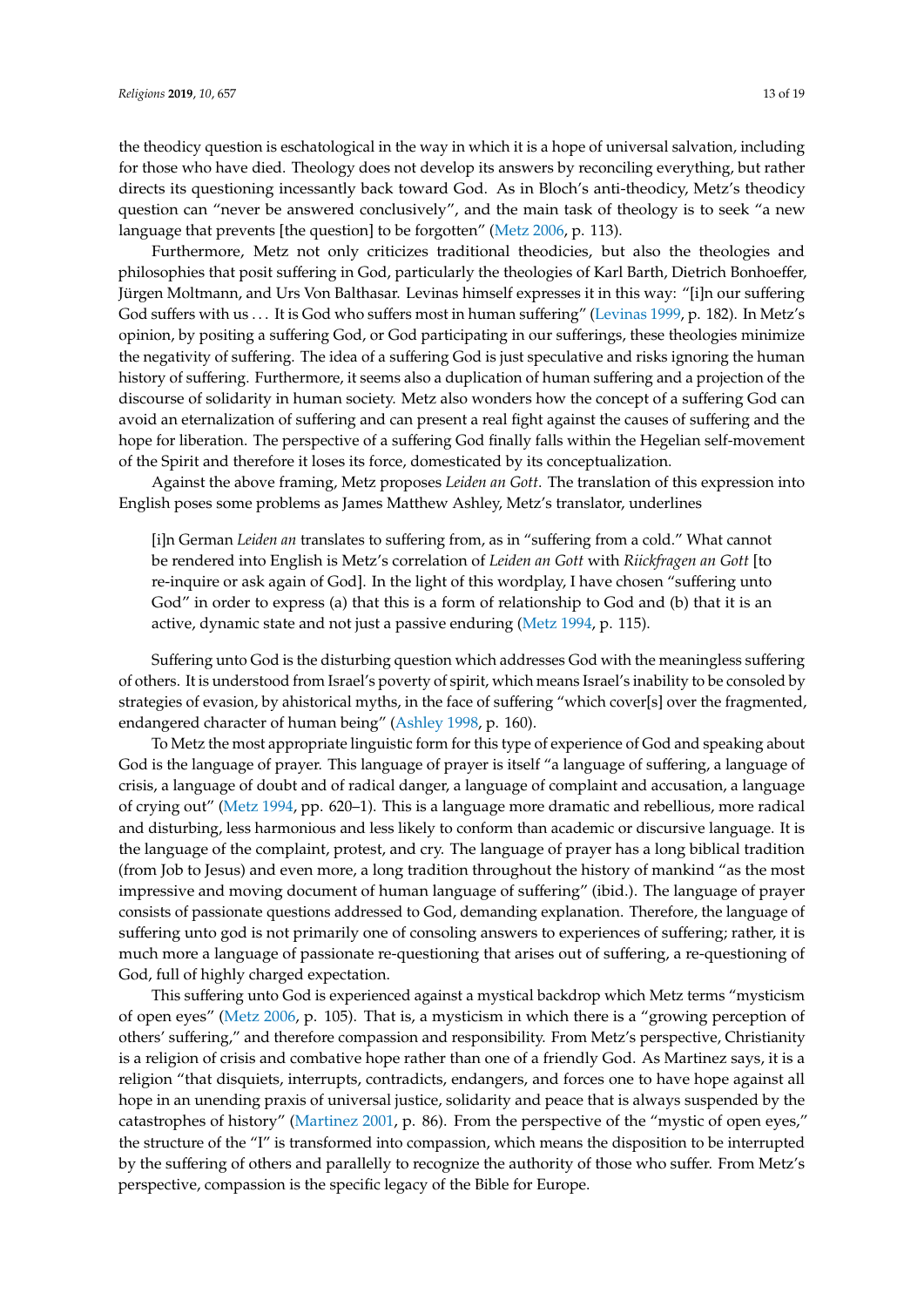Metz's mysticism of open eyes leads primarily towards an encounter with faces. In fact, Metz clarifies that Christian hope cannot be spoken about in a general way, but must remain grounded in the concrete historical–social situation in which subjects find themselves: their experiences, suffering, struggles, and obstacles. Levinas also points out that responsibility stems from the encounter with the other who "has the face of the poor, the stranger, the widow, and the orphan" [\(Levinas](#page-16-0) [1969,](#page-16-0) p. 251). However, Levinas insists that the concept of face goes beyond material contours and even "the best way of encountering the other is not even to notice the colour of his eyes!" [\(Levinas](#page-16-15) [1985,](#page-16-15) p. 85). Metz coincides with Levinas about the significance of the face as a hermeneutical tool to approach others' suffering and therefore responsibility.

However, for Metz, the material reality of face has something to say: it reflects struggles, suffering, and hope. In fact, when visiting Latin America in 1988, Metz had the opportunity to find concrete faces of suffering. He discovered the faces of men, women, and children reflecting poverty and sorrow, and particularly found the face of the *indios*: "short faces, black faces . . . and in their eyes, dreams, desires, or even tears were seen" [\(Metz](#page-17-25) [1997,](#page-17-25) p. 129). However, not only was suffering and sadness reflected in these faces, resistance was also found. That is, resistance against the accelerating time of modernity, and against the mechanism of evasion, as well as strategies for the immunization of post-modern mentalities in relation to universal responsibility. In fact, according to Metz, by thinking on a small scale, in varied fragments, postmodernity ends up in a privatization of life and therefore in an attitude of a spectator before the situations of crises and suffering in the world.

In spite of being only a partial vision of Latin American society, Metz's encounter with concrete faces gave him the opportunity to materialize his conviction that the logos of theology must be interrupted by the face of the other. Furthermore, in the encounter with the face of the other, Metz and Levinas discover a face which summons the subject as an authority and a victim at the same time; that is, this encounter discloses an asymmetrical relationship in which the one summoned to respond feels him/herself compelled to respond.

## *3.5. The Asymmetrical Relationship*

In *Memoria Passionis*, Metz speaks in similar words to Levinas in relation to interhuman relationships: the relationship with the other must be non-symmetrical. For Metz, the symmetrical relationships of recognition, typical of modern advanced societies, do not go beyond the logic of market relations, trade, and competition. Only the non-symmetric relations, that is, the concern for the others excluded and forgotten, break the power of this logic. For both Levinas and Metz, the suffering other interrupts the time in which the subject feels comfortable by requesting a response. This is also why Metz and Levinas criticize the Buberian I-Thou relationship. For Metz, this relationship is too private to reach social meaning, for Levinas it is too symmetrical. For Metz, it is apolitical, for Levinas it is ethically insufficient. Both Metz and Levinas are thinking how to do justice to the victims so far irremediably laid aside by history.

In this asymmetry, Levinas emphasizes the interhuman relationship as a concern for the other without reciprocity. In this sense, Levinas manifests: "I am responsible for the Other without waiting for reciprocity, were I to die for it. Reciprocity is his affair" [\(Levinas](#page-16-15) [1985,](#page-16-15) p. 98). This is so because the responsibility for the other, which is the fundamental ethical obligation, is not imposed as an imperative of an existing consciousness, but is prior to self and its principle of individuation. In being ethical, this asymmetry derives from a fundamental inequality between the subject and the other. For Levinas, in the ethical horizon, the other always takes precedence. This means that before meeting the other and grasping its qualities, the subject is called upon to respond to the other's fate, even to the other's own responsibility. That is, the interhuman is primarily an ethical face-to-face relationship and derivatively political. In the political order the fundamental non-symmetry is an excess because the political is the order of the citizens, of the equals. Therefore, Levinas does not reject the equality of human beings, but this equality is derived and non-original. In the ethical order,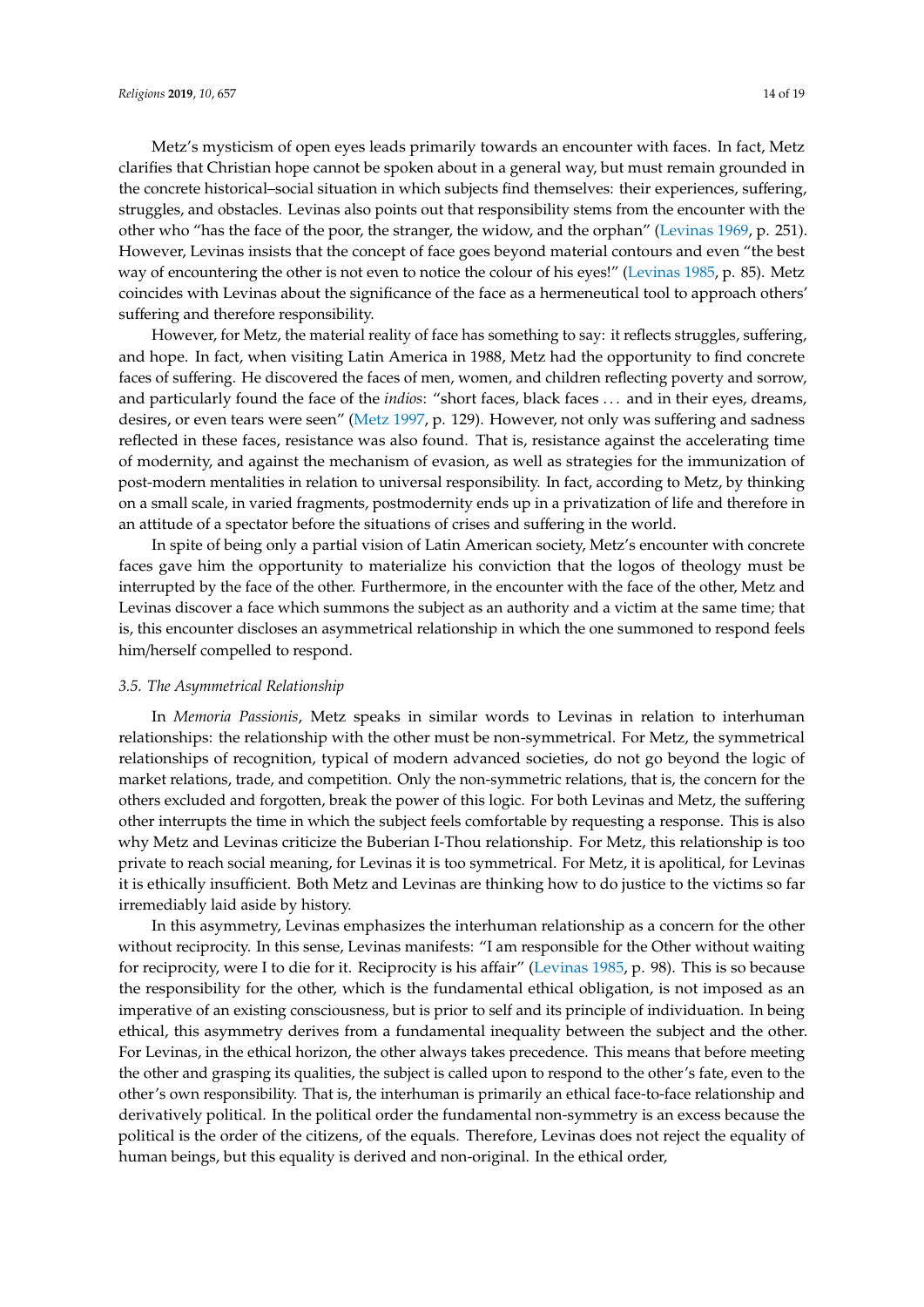the interhuman lies also in the recourse that people have to one another for help, before the marvelous alterity of the Other has been banalized or dimmed in a simple exchange of courtesies which become established as an 'interpersonal commerce' of customs [\(Levinas](#page-17-8) [1998a,](#page-17-8) p. 165).

However, unlike Levinas's derived equality, Metz is thinking of the fundamental equality among human beings. Under this equality, paradoxically, the victims emerge as authorities to the extent to which their suffering concerns us. Put in other words, for Metz, the authority of the suffering other emerges because human beings are essentially equal and therefore the victims are not in unequal conditions in relation to the traditional protagonists of history. On the contrary, the victims claim a privileged consideration due to their vulnerable condition. This authority of those who suffer compels a political response which Metz terms compassion. In Levinas's and Metz's consideration, a gap is produced between the Other who suffers and those who respond. While Levinas's ethical relation of face-to-face encounters brings to light an essential difference of the self and the Other, Metz is primarily contemplating a subject among other subjects as part of a community. In fact,

the word subject does not refer to the isolated individual, the monad who only afterwards made sure of his coexistence with other subjects. Experiences of solidarity with, antagonism towards, liberation from, and anxiety about other subjects form an essential part of the constitution of the religious subject [\(Metz](#page-17-15) [1980,](#page-17-15) p. 61).

This difference between Levinas's prioritization of ethics and Metz's prioritization of politics leads Thompson to affirm that their responses were shaped "by different commitments: Levinas stressed the duty to respond to the other who is always other, whereas Metz focused more on the human community that he sees as the ultimate goal of such an encounter". Therefore, "for Levinas, unlike for Metz, this authority also produces a kind of unbridgeable difference between the other who suffers and those who are duty-bound to respond" [\(Thompson](#page-18-1) [2004,](#page-18-1) p. 154). In spite of Thompson catching the essential difference between each thinker, her conclusion about Levinas's "unbridgeable difference" lacks full consideration of the political equality of human beings, as emphasized above. Levinas's interest is ethical because ethics is for him primordial, but political equality is a reality that Levinas does not ignore, even if he does not develop a political theory or political consequences for his ethical approach.

Turning to Metz's response to suffering, it should be noted that for the German theologian *compassio* is not a religious romanticism but a practical response in which hatred and violence have been removed. This authority signifies that the response to those who suffer is fundamental as a source of meaning for ethics. In fact, the obedience to this authority tests the righteousness of any ethics that do not want to become "ethics of accommodation" or justification, meaning an ethics "that seeks to reconcile human actions with the ever changing practical circumstances" [\(Metz](#page-17-26) [1999b,](#page-17-26) p. 232). Furthermore, this authority obliges all human beings prior to any agreement and therefore cannot be sidestepped by any culture or religion, for example, in terms of cultural and religious understanding. The authority of those who suffer is weak because it stems from the margins, but is at the same time strong because it cannot be evaded by ethics, politics, culture or religion. Beyond the above-mentioned difference in relation to the priority of ethics or politics, both Metz and Levinas have the same interest: the non-identity of the experience of a victim's suffering. They see the suffering other as an authority, both a weak and strong authority because it is vulnerable and also makes demands. From this perspective, the unjustifiable suffering of the other opens up the ethical and political perspectives of the interhuman.

Moreover, Metz is in accord with Levinas in considering that the primordial relationship between meaningless suffering and death calls into question "our sealed-up identities" [\(Schuster and](#page-17-27) [Bochert-Kimmig](#page-17-27) [1999,](#page-17-27) pp. 33–34). For Metz, the identity of the subject is always threatened and at the same time opened to full disclosure depending on the position adopted in relation to the other's death and suffering. Although the subject can adopt a mechanism of evasion in relation to responsibility, for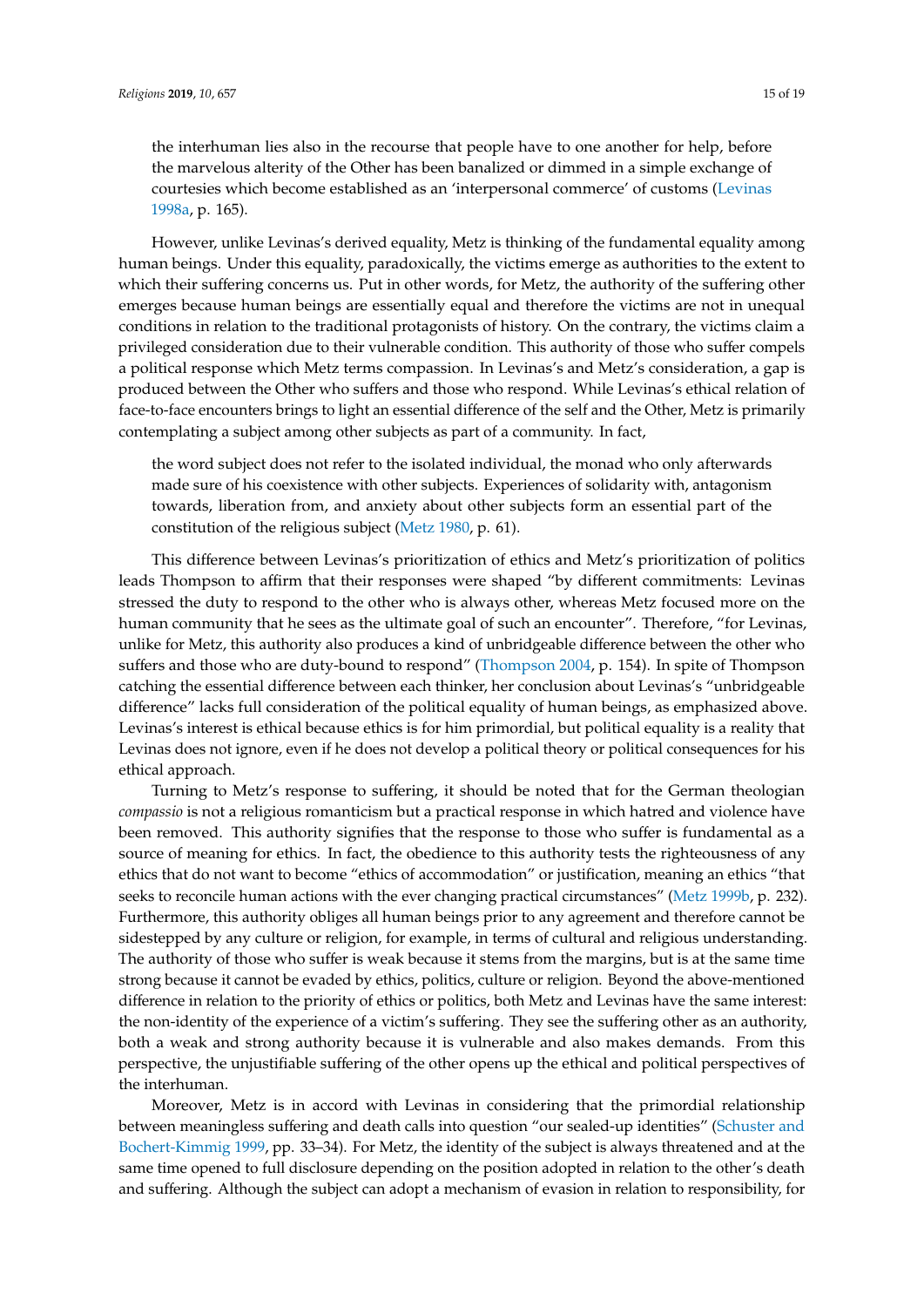Metz, subjectivity is essentially tied to the suppressed or repressed other. From Metz's perspective, as well as from Levinas's, it is the death of the other which "radically destabilizes our attempts to find and create meaning in our present" [\(Ashley](#page-16-14) [1998,](#page-16-14) p. 157). In this way, both Levinas and Metz are at odds with the Heideggerian claim that the anticipation of death is a call of the authentic self whose own death offers the authentic meaning of death. On the contrary, because death is the call of the other's suffering it affects subjectivity and becomes the authority to which we have to respond.

Regarding the relation between suffering and reason, Candace Mac Lean affirms that the former "has the power to direct practical reason, as freedom" [\(McLean](#page-17-28) [2012,](#page-17-28) pp. 62–63). In fact, the autonomy of reason is dialectically anchored here in an act of recognition, the recognition of the authority of those who suffer undeserved and unjustly. In Metz's view, this recognition protects reason from any instrumentalization or functionalization, and justifies a non-ideological claim of universality because it is able to generate consent in circumstances which are strictly pluralist. Furthermore, in the dialectical nature of Metz's perspective, the inappropriateness of both the previous hermeneutic explanation and the subsequent discursive strengthening of the authority of those who suffer, is highlighted. If the explanation and discourse were the case, obedience would lead to intellection. On the contrary, the first thing is not to discuss suffering, but to respond to it. In this regard, the encounter with the suffering of others is a "state of exception" that interrupts normal life guided by forgetfulness.

## **4. Conclusions**

This paper has moved from the concept of memory to that of responsibility, articulated by a critique of any attempt to explain suffering from religious or historical perspectives. In this way, the inadequacy and insufficiency of any theoretical attempt to justify or explain suffering has emerged, and therefore an ethical commitment in relation to the victims has also arisen. This commitment is shaped by a response to the cry of the victims which summons the subject to understand freedom as limited and subordinated to ethical responsibility. This commitment stems both from Levinas's historical experience of persecution and from Levinas's biblical commitment from which he has learned that the responsibility for a fellow human is a reasonable way to think and live.

Levinas's declaration of the end of theodicy shows that beyond the subject of intentional acts (Husserl) or that of comprehension (Heidegger), a subject in anticipation exposed to the interpellation of the other is awake. Traditional theodicy is a scandalous attempt to ignore the cry of the victims of history via a theoretical explanation of evil and human suffering. This theoretical perspective is based on an idealism in which freedom is the quintessence of the constitution of the subject. On the contrary, in the responsible subject, in messianic subjectivity, freedom is limited by the cries of the victims, and the subject is therefore "subjected to the other." Furthermore, the other of the asymmetrical relation is a victim and therefore comes from above and appears as ethically superior to the subject due to his or her suffering. It is the asymmetry of the relation with the victim that obligates the subject.

In Levinas's estimation, memory is the memory of the immemorial, that is, of the trace of the infinity that is present in the face of the victims. Since the victims are ethically beyond the subject's powers this memory is brought by the victims themselves. The victims whose epiphany is the trace of God invokes ethical commitment. Metz for his part proclaims that the impassivity of the logos has to be substituted by the compassion of memory. The role that memory plays in Metz's thinking is central in his attempt to do justice to the victims. What Metz argues is that memory is not thinking, nor a work of collecting information, but rather a voice crying out. In relation to memory both Metz and Levinas attempt to get rid of a memory understood as anamnesis, that is, as an act of comprehension, an act of recollection.

Levinas and Metz's perspectives of memory distance themselves from public memories in which the cultural industry and the politics of memory converge. The proliferation of memorials, the multiplication of commemorative monuments, the media transformation of traumatic occurrences into banal events and their sensationalist exploitation, rather than a culture of memory, seem to expunge from memory and facilitate oblivion.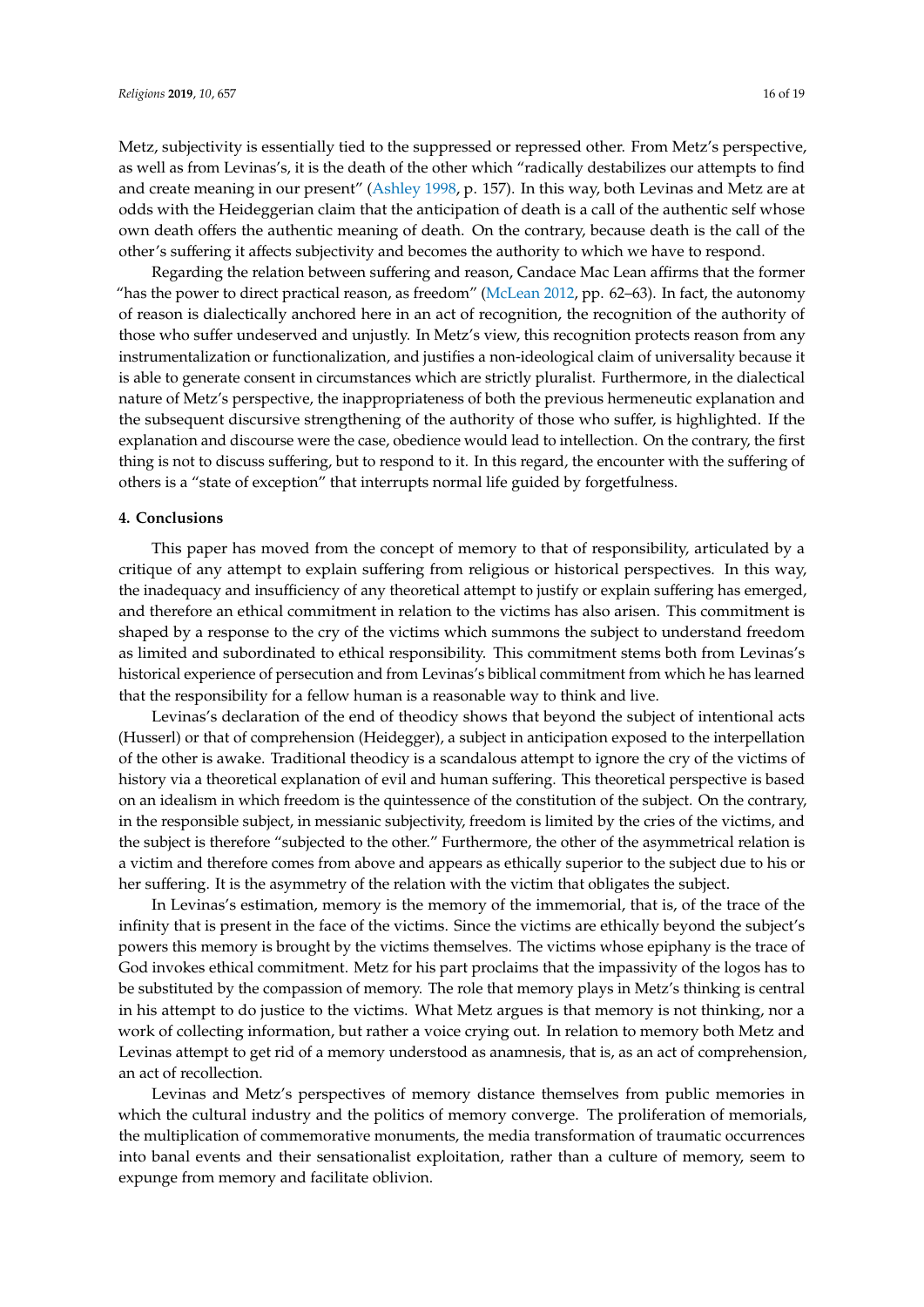Levinas is emphatic in proclaiming the end of theodicy; Metz for his part considers the theodicy question the core of his political theology. However, Metz's theodicy is unorthodox from the catholic perspective. It is rather an anti-theodicy as long as he considers "blasphemy" to be an attempt to justify God in relation to human suffering. Both Levinas's and Metz's rejection of traditional theodicy stems from the experience of Auschwitz as the paradigm of gratuitous suffering. For Levinas, the response to Auschwitz is an ethical responsibility able to become hostage of the other's suffering, which for Metz is a political resistance transformed into compassion.

In this line of thinking, the logos of theology and philosophy must be interrupted by the face of the other who speaks from his/her historical experiences of destitution and neglect. In a strikingly similar way Levinas and Metz want to show that everything "about truth," is in its origin an answer to the problem posed by the unjust pain of the victim. Indeed, this makes it clear that memory is a voice crying out, rather than a recollection of information about the past. Metz states that the impassivity of the logos has to be substituted by the compassion of memory. For him, remembering and telling (memory and narrative) are Jewish legacies that can be obscured by an ahistorical dualism stemming from the Hellenistic legacy.

**Funding:** This research was funded by Universidad Militar Nueva Granada, grant number IMP-HUM-2929, title of the research project: Aproximación a una bioética global fundamentada en una onto-logía relacional de la vida, el hombre y la técnica.

**Conflicts of Interest:** The author declares no conflicts of interest.

## **References**

<span id="page-16-8"></span>Agamben, Giorgio. 2005. *The Remnants of Auschwitz: The Witness and the Archive*. New York: Zone Books.

- <span id="page-16-14"></span>Ashley, James Matthew. 1998. *Interruptions: Mysticism, Politics, and Theology in the Work of Johann Baptist Metz*. Notre Dame: University of Notre Dame.
- <span id="page-16-1"></span>Benso, Silvia. 2003. A Politics of Witnessing: History, Memory and the Third—Beyond Levinas. *Studies in Practical Philosophy* 3: 4–8. [\[CrossRef\]](http://dx.doi.org/10.5840/studpracphil20033213)
- <span id="page-16-5"></span>Bernstein, Richard J. 2002. Evil and the temptation of theodicy. In *The Cambridge Companion to Emmanuel Levinas*. Edited by Simon Critchley and Robert Bernasconi. Cambridge: Cambridge University Press, pp. 252–67. [\[CrossRef\]](http://dx.doi.org/10.1017/CCOL0521662060)
- <span id="page-16-7"></span>Blanchot, Maurice. 1980. Notre compagne clandestine. In *Textes pour Emmanuel Levinas*. Edited by François Laruelle. Paris: Jean-Michel Place Editeur, pp. 79–87.
- <span id="page-16-11"></span><span id="page-16-10"></span>Cohen, Arthur. 1993. *The Tremendum: A Theological Interpretation of the Holocaust*. New York: Continuum.
- Downey, John K., and Johann Baptist Metz. 1999. *Love's Strategy: The Political Theology of Johann Baptist Metz*. Edited by John K. Downey. Harrisburg: Trinity Press International.
- <span id="page-16-13"></span>Fackhenheim, Emil. 1989. The 614th Commandment. In *Holocaust: Religious and Philosophical Implications*. Edited by John K. Roth and Michael Berenbaum. New York: Paragon House, pp. 291–95.
- <span id="page-16-6"></span>Fagenblat, Michael. 2010. *A Covenant of Creatures: Levinas's Philosophy of Judaism*. Stanford: Stanford University Press.
- <span id="page-16-4"></span>Geddes, Jennifer L. 2018. Useless Suffering, and Compassionate Asymmetry: Primo Levi, Emmanuel Levinas, and Anti-Theodicy. *Religions* 9: 114. [\[CrossRef\]](http://dx.doi.org/10.3390/rel9040114)
- <span id="page-16-3"></span>Goodhart, Sandor. 2005. *Conscience*, Conscience, Consciousness: Emmanuel Levinas, the Holocaust and the Logic of Witness. In *Emmanuel Levinas, Critical Assessments of Leading Philosophers*. Edited by Claire Katz and Laura Trout. London: Routledge, vol. 3, pp. 132–52.
- <span id="page-16-2"></span>Hatley, James. 2005. Nameless Memory: Levinas, Witness and Politics. In *Emmanuel Levinas: Critical Assessments of Leading Philosophers*. Edited by Claire Elise Katz. New York: Routledge, vol. IV, pp. 213–34.
- <span id="page-16-12"></span>Jay, Martin. 1982. Anamnestic Totalization: Reflections on Marcuse's Theory of Remembrance. *Theory and Society* 11: 1–15. Available online: http://[www.jstor.org](http://www.jstor.org/stable/657283)/stable/657283 (accessed on 22 July 2019). [\[CrossRef\]](http://dx.doi.org/10.1007/BF00173107)
- <span id="page-16-15"></span><span id="page-16-0"></span>Levinas, Emmanuel. 1969. *Totality and Infinity: An Essay on Exteriority*. Pittsburgh: Duquesne University Press.
- Levinas, Emmanuel. 1985. *Ethics and Infinity: Conversations with Philippe Nemo*. Pittsburgh: Duquesne University Press.
- <span id="page-16-9"></span>Levinas, Emmanuel. 1986. Le Scandale du mal. *Les Nouveaux Cahiers* 85: 15–17.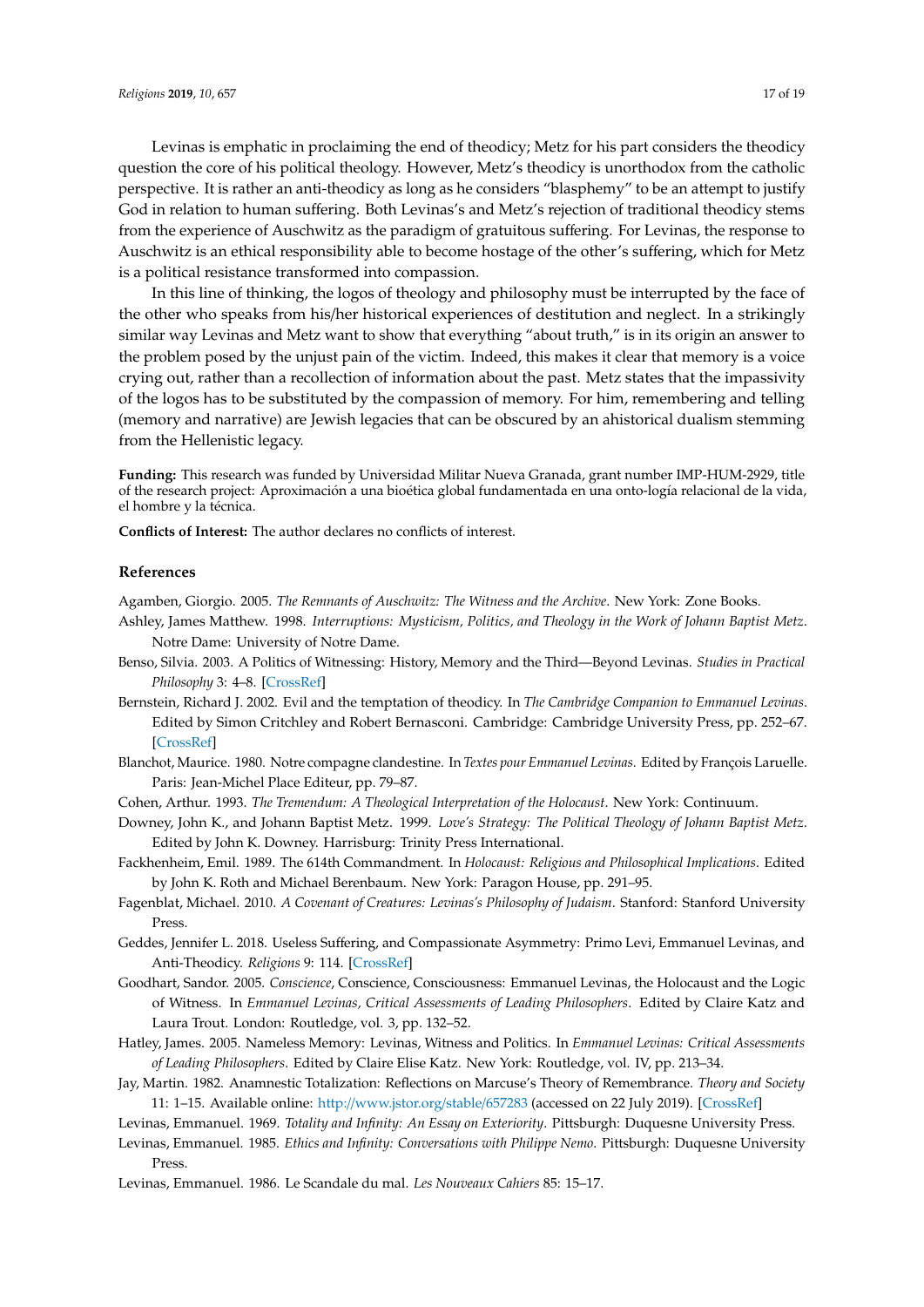- <span id="page-17-11"></span>Levinas, Emmanuel. 1994a. *In the Time of the Nations*. Bloomington: Indiana University Press.
- <span id="page-17-3"></span>Levinas, Emmanuel. 1994b. *Otherwise than Being or Beyond Essence*. Dordrecht: Kluwer Publishing.
- <span id="page-17-13"></span>Levinas, Emmanuel. 1994c. *Nine Talmudic Readings*. Bloomington: Indiana University Press.
- <span id="page-17-6"></span>Levinas, Emmanuel. 1996. *Proper Names*. Stanford: Stanford University Press.
- <span id="page-17-4"></span>Levinas, Emmanuel. 1997. *Di*ffi*cult Freedom: Essays on Judaism*. Baltimore: The John Hopkins University Press.
- <span id="page-17-8"></span>Levinas, Emmanuel. 1998a. *Entre Nous: Thinking of the Other*. New York: Columbia University Press.
- <span id="page-17-12"></span>Levinas, Emmanuel. 1998b. Paradox of Morality. In *The Provocation of Levinas: Rethinking the Other*. Edited by Robert Bernasconi and David Wood. London: Routledge.
- <span id="page-17-23"></span><span id="page-17-5"></span>Levinas, Emmanuel. 1999. *Alterity and Transcendence*. New York: Columbia University Press.
- Levinas, Emmanuel. 2004. *Unforeseen History*. Urbana: University of Illinois Press.
- <span id="page-17-7"></span>Levinas, Emmanuel. 2006. L'asymétrie du visage. *Cités* 25: 116–24. Available online: http://[www.jstor.org](http://www.jstor.org/stable/40621273)/stable/ [40621273](http://www.jstor.org/stable/40621273) (accessed on 26 August 2019). [\[CrossRef\]](http://dx.doi.org/10.3917/cite.025.0116)
- <span id="page-17-2"></span>Losada-Sierra, Manuel, and John Mandalios. 2015. A Time for the Marginal: Levinas and Metz on Biblical Time. *The Heythrop Journal* 56: 411–23. [\[CrossRef\]](http://dx.doi.org/10.1111/heyj.12157)
- <span id="page-17-20"></span>Mann, William E. 2006. Augustine on Evil and Original Sin. In *The Cambridge Companion to Augustine*. Edited by Eleonore Stump and Norman Ktretzmann. Cambridge: Cambridge University Press, pp. 40–48. [\[CrossRef\]](http://dx.doi.org/10.1017/CCOL0521650186)
- <span id="page-17-17"></span>Marcuse, Herbert. 1966. *One-Dimensional Man: Studies in the Ideology of Advanced Industrial Society*. Boston: Beacon Press.
- <span id="page-17-24"></span>Martinez, Gaspar. 2001. *Confronting the Mystery of God: Political, Liberation, and Public Theologies*. New York: Continuum.
- <span id="page-17-28"></span>McLean, Candace Kristina. 2012. Do This in Memory of Me: The Genealogy and Theological Appropriations of Memory in the Work of Johann Baptist Metz. Ph.D. dissertation, University of Notre Dame, Notre Dame, IN, USA. Available online: https://[curate.nd.edu](https://curate.nd.edu/show/76537081407)/show/76537081407 (accessed on 15 May 2019).
- <span id="page-17-15"></span>Metz, Johann Baptist. 1980. *Faith in History and Society: Toward a Practical Fundamental Theology*. New York: The Seabury Press.
- <span id="page-17-21"></span>Metz, Johann Baptist. 1988. *A Passion for God: The Mystical-Political Dimension of Christianity*. New York: Paulist Press.
- <span id="page-17-19"></span>Metz, Johann Baptist. 1994. Suffering Unto God. *Critical Inquiry* 20: 611–22. Available online: http://[www.jstor.org](http://www.jstor.org/stable/1343852)/ stable/[1343852](http://www.jstor.org/stable/1343852) (accessed on 4 May 2019). [\[CrossRef\]](http://dx.doi.org/10.1086/448730)
- <span id="page-17-25"></span><span id="page-17-16"></span>Metz, Johann Baptist. 1997. *Zum Begri*ff *der neuen Politischen Theologie: 1976–1997*. Mainz: Mattias-Grunewald.
- Metz, Johann Baptist. 1999a. *Por una cultura de la memoria*. Barcelona: Anthropos.
- <span id="page-17-26"></span>Metz, Johann Baptist. 1999b. In the Pluralism of Religious and Cultural Worlds: Notes Towards a Theological and Political Program. *Cross Currents* 49: 227–36.
- <span id="page-17-22"></span>Metz, Johann Baptist. 2006. *Memoria Passionis. Ein provozierendes Gedächtnis in pluralisticher Gesellschaft*. Freiburg: Herder.
- <span id="page-17-18"></span>Metz, Johann Baptist, and Jürgen Moltmann. 1995. *Faith and the Future: Essays on Theology, Solidarity, and Modernity*. Maryknoll: Orbis.
- <span id="page-17-0"></span>Ombrosi, Orietta. 2011. History, Memory, Forgiveness: The Philosophy of History of Levinas and Benjamin. *Bamidbar* 1: 47–63.
- <span id="page-17-14"></span>Ostovich, Steven T. 2005. Dangerous Memories and Reason in History. *KronoScope* 5: 41–57. Available online: http://[booksandjournals.brillonline.com](http://booksandjournals.brillonline.com/content/journals/10.1163/1568524054005212)/content/journals/10.1163/1568524054005212 (accessed on 5 July 2019). [\[CrossRef\]](http://dx.doi.org/10.1163/1568524054005212)
- <span id="page-17-1"></span>Poleshcuk, Irina. 2014. The Ethics of Futurity: Messianism and Intersubjectivity. *International Journal of Humanities and Social Science* 5: 56–66.
- <span id="page-17-10"></span>Robbins, Jill, and Emmanuel Levinas. 2001. *Is it Righteous to Be? Interviews with Emmanuel Levinas*. Stanford: Stanford University Press.
- <span id="page-17-9"></span>Rosen, Joseph. 2006. From a Memory beyond Memory to a State beyond the State. In *Di*ffi*cult Justice: Commentaries on Levinas and Politics*. Edited by Asher Horowitz and Gad Horowitz. Toronto: University of Toronto Press, pp. 285–306. [\[CrossRef\]](http://dx.doi.org/10.3138/9781442673915-019)
- <span id="page-17-27"></span>Schuster, Ekkehard, and Reinhold Bochert-Kimmig. 1999. *Hope against Hope: Johann Baptist Metz and Elie Wiesel Speak Out on the Holocaust*. New York: Paulist Press.